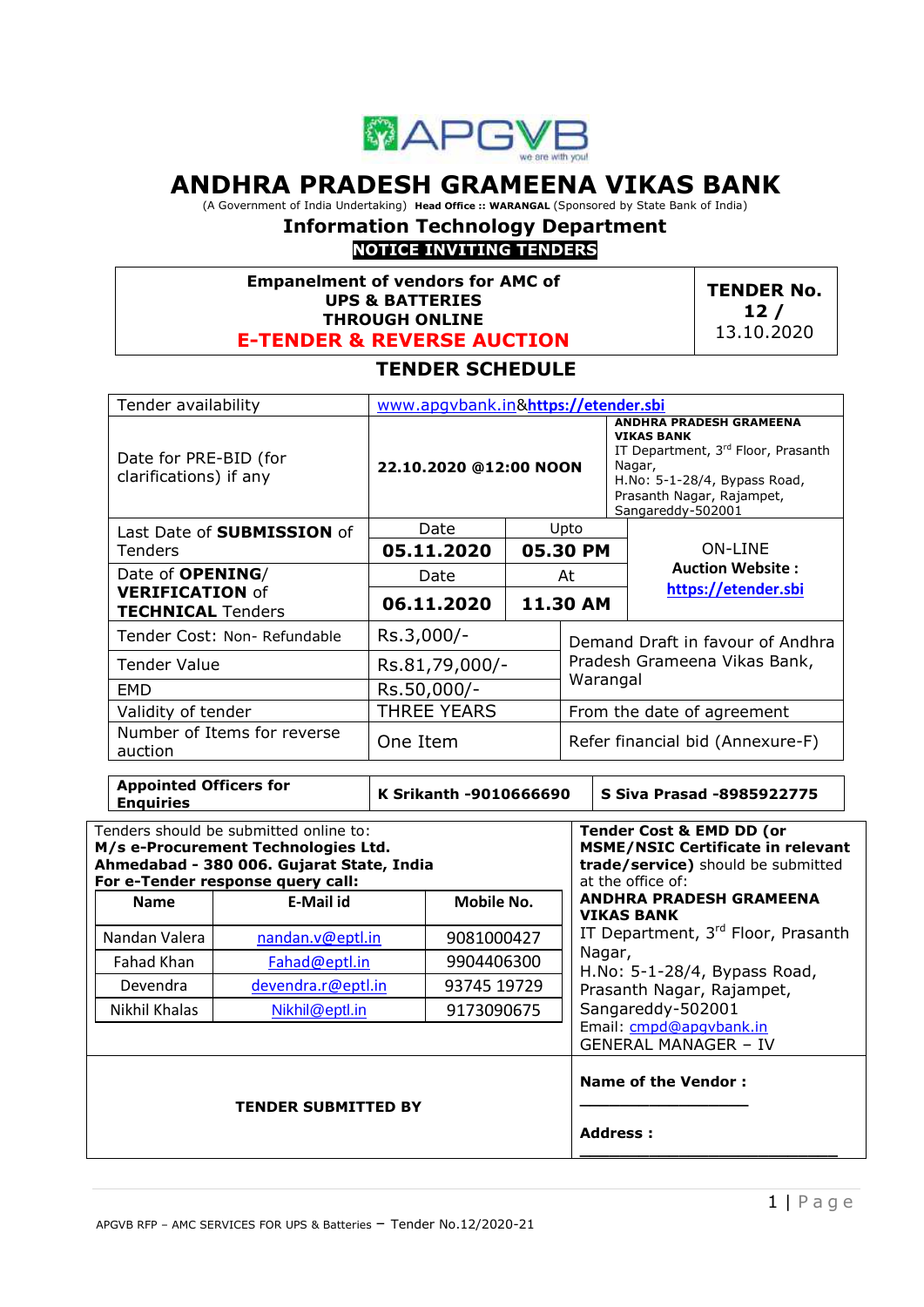| <b>Item Description</b>                                       | Page No |
|---------------------------------------------------------------|---------|
| <b>1. INTRODUCTION</b>                                        | 3       |
| 2. SCOPE OF WORK                                              | 4       |
| <b>3. IMPORTANT DETAILS</b>                                   | 6       |
| <b>4. MODIFICATIONS OR CORRIGENDUM</b>                        | 6       |
| 5. BIDDING PROCESS ON-LINE E-PROCUREMENT WITH REVERSE AUCTION | 7       |
| <b>6. BIDDING - THREE STAGES</b>                              | 10      |
| <b>7.BID FEATURES</b>                                         | 10      |
| <b>8. BID EVALUATION</b>                                      | 11      |
| <b>9. AWARD NOTIFICATION</b>                                  | 12      |
| 10. BIDDER'S DISQUALIFICATION                                 | 12      |
| <b>11. TERMS AND CONDITIONS</b>                               | 12      |
| <b>12. NON-TRANSFERABLE OFFER</b>                             | 12      |
| <b>13. PROPOSAL OWNERSHIP</b>                                 | 12      |
| <b>14. ADDRESS FOR COMMUNICATION</b>                          | 13      |
| <b>15. MODIFICATION AND WITHDRAWAL OF OFFER</b>               | 13      |
| <b>16. PRELIMINARY SCRUTINY</b>                               | 13      |
| <b>17. CLARIFICATION ON OFFERS</b>                            | 13      |
| <b>18. LOCATIONS WHERE AMC SERVICES TO BE RENDERED</b>        | 13      |
| <b>19. LIABILITIES OF THE BANK</b>                            | 13      |
| <b>20. PROPOSAL PROCESS MANAGEMENT</b>                        | 14      |
| <b>ANNEXURE-A</b>                                             | 15      |
| <b>ANNEXURE-B</b>                                             | 16      |
| <b>ANNEXURE-C</b>                                             | 22      |
| <b>ANNEXURE-D</b>                                             | 23      |
| <b>ANNEXURE-E</b>                                             | 24      |
| <b>ANNEXURE-F</b>                                             | 26      |
| <b>ANNEXURE-G</b>                                             | 27      |
| <b>ANNEXURE-H</b>                                             | 28      |
| <b>ANNEXURE-I</b>                                             | 29      |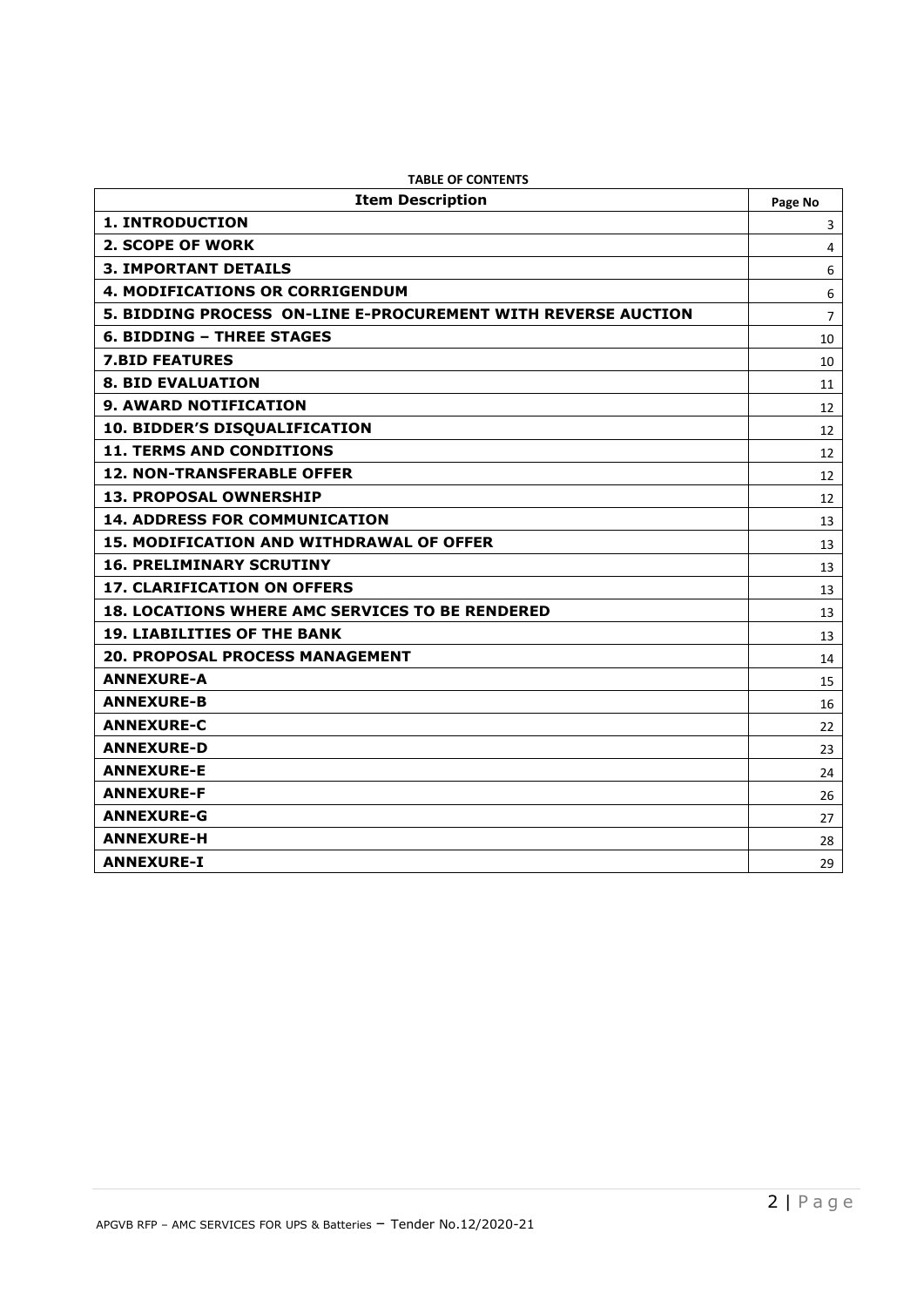#### **INTRODUCTION**

## **1. Introduction**

Andhra Pradesh Grameena Vikas Bank is a body corporate constituted Government of India under Regional Rural Banks Act, 1976 and sponsored by State Bank of India. Our bank has 775 branches as of now and are operating in eleven regions viz. Ashoknagar, Bhadrachalam, Khammam, Mahabubnagar, Nalgonda, Parvathipuram, Sangareddy, Srikakulam, Vizianagaram, Vishakhapatnam, and Warangal in the States of Telangana and Andhra Pradesh. All the 775 branches have been functioning in a computerized environment on CBS platform.

As the warranty period for some of the hardware items like UPS & Batteries supplied to the branches/offices has expired, it is decided to cover them under AMC. The AMC will be for maintenance of UPS & Batteries available with the branch/office in good condition. With this back ground, now our Bank has decided to call for tenders for covering UPS & BATTERIES under AMC and to identify the L1 vendor. The bank advises you to quote competitive rates unit-wise price (exclusive of GST, but inclusive of all kinds of charges) for maintenance of UPS & Batteries. Based on these unit-prices, AMC total of each item will be arrived by multiplying the quote with the item quantity. The cumulative total of arrived AMC totals of all the items of vendors will be considered for reverse auction for arriving L1 price/vendor.

The Bank invites technically complete and commercially competitive bids from the vendors for carrying out **AMC** (Annual Maintenance Contract) of UPS and Batteries to our branches located in 11(eleven) Regional Offices, Head Office at Warangal and our offices located in different areas as mentioned below.

The locations of our Regional Offices in Telangana State are: Sangareddy Region :District Sangareddy, Medak&Siddipet Warangal Region :District Warangal Urban & Rural, Bhupalapally, Jangaon, Mahabubabad Ashoknagar Region :District Sangareddy, Medak, Siddipet, Mahabubnagar Mahabubnagar :District Mahabubnagar, Gadwal, Wanaparthy&Nagarkurnul Nalgonda Region : District Nalgonda&YadagiriBhuvanagiri Khammam Region : District Khammam Bhadrachalam Region : District BhadradriKothagudem SLC/IT Dept/Audit Dept/CSD : District Sangareddy Head Office : District Warangal Urban FIC/LCPC : District Sangareddy

The locations of regions in Andhra Pradesh State are:

Srikakulam Region:District Srikakulam Vizianagaram Region:District Vizianagaram ParvathipuramRegion :District Vizianagaram VishakapatnamRegion :DistrictVishakapatnam LCPC,VZM : District Vizianagaram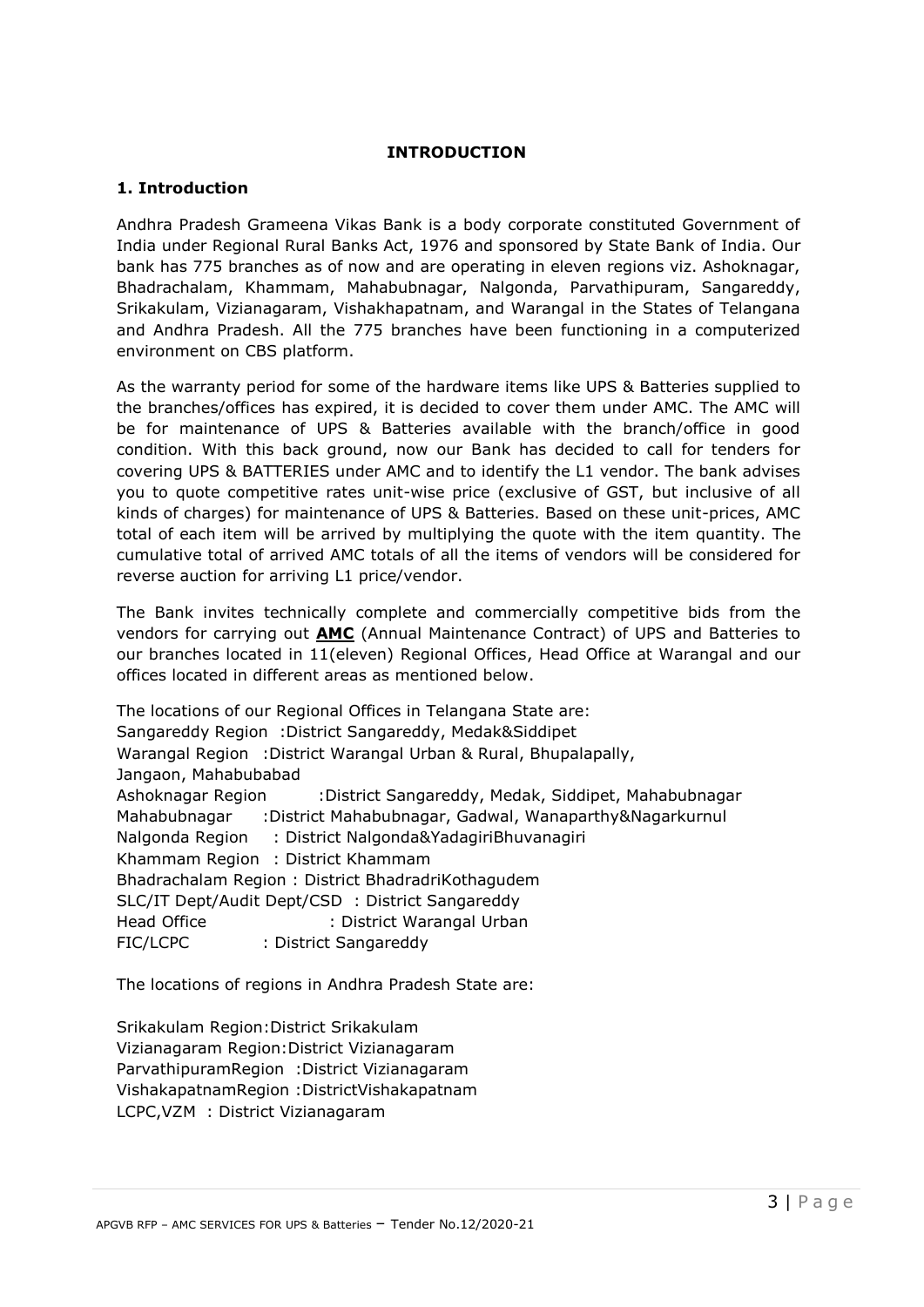## **2. Scope of Work**

Andhra Pradesh Grameena Vikas Bank, Head Office, Warangal, (APGVB) invites offers through online with the following details:

- 1. EMD (Earnest Money Deposit) along with Tender Cost
- 2. Technical Bid
- 3. Commercial Bid(Indicative)

From eligible, reputed vendors of good track of providing comprehensive & noncomprehensive AMC services for the items as given below (the quantity is tentative) which are located at various branches and offices:

|      | <b>COMPREHENSIVE AMC - WHERE UPS IS NOT UNDER WARRANTY</b> |          |                                 |                                 |                                                     |
|------|------------------------------------------------------------|----------|---------------------------------|---------------------------------|-----------------------------------------------------|
| Sno. | Item<br>Name                                               | Quantity | No of Batteries<br>per UPS unit | Total No of<br><b>Batteries</b> | Scope of the work                                   |
|      | 3KVA<br><b>UPS</b>                                         | 669      | 8-Batteries per<br>unit         | 5352                            | The vendor should                                   |
|      | 5KVA<br><b>UPS</b>                                         | 6        | 10 to 16 Batteries<br>per unit  | 96                              | undertake Comprehensive<br>AMC for UPS & Batteries. |

|      | NON-COMPREHENSIVE AMC - WHERE UPS IS UNDER WARRANT' |          |                                 |                                 |                                           |
|------|-----------------------------------------------------|----------|---------------------------------|---------------------------------|-------------------------------------------|
| Sno. | Item<br>Name                                        | Quantity | No of Batteries per<br>UPS unit | Total No of<br><b>Batteries</b> | Scope of the work                         |
|      | <b>3KVA UPS</b>                                     | 102      | 8-Batteries per<br>unit         | 816                             | The vendor should<br>undertake Non-       |
|      | <b>5KVA UPS</b>                                     | 13       | 10 to 16 Batteries<br>per unit  | 208                             | Comprehensive AMC for<br>UPS & Batteries. |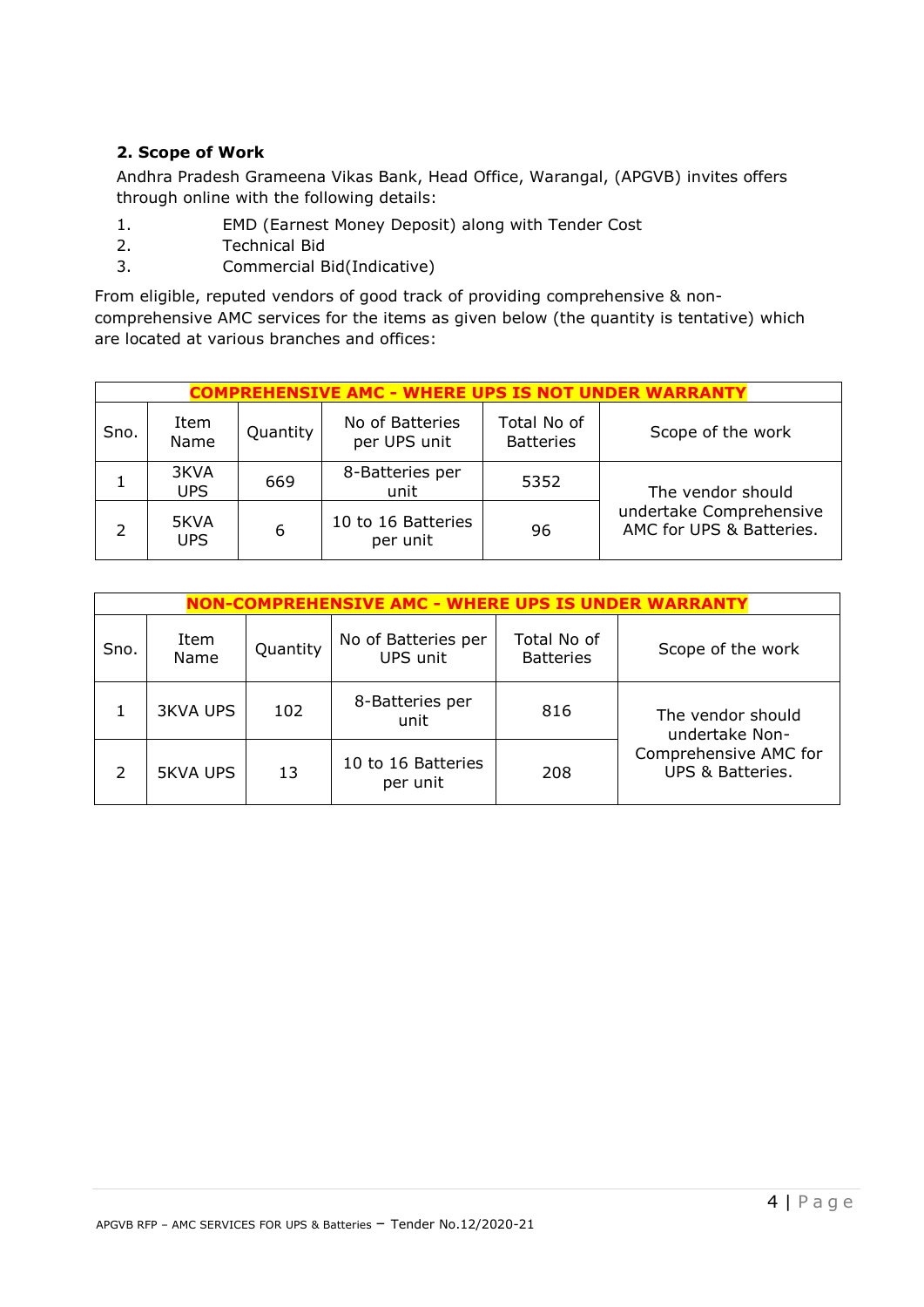| Comprehensive AMC for UPS & Batteries                                                                                                                                                                                                                                                                                                                                                                                                                                                                                                                                                                                                                                                                                                                                                                                 | Non-Comprehensive AMC for UPS &<br><b>Batteries</b>                                                                                                                                                                                                                                                                                                                                                                                                                                                                                                                                                                                                                                                           |
|-----------------------------------------------------------------------------------------------------------------------------------------------------------------------------------------------------------------------------------------------------------------------------------------------------------------------------------------------------------------------------------------------------------------------------------------------------------------------------------------------------------------------------------------------------------------------------------------------------------------------------------------------------------------------------------------------------------------------------------------------------------------------------------------------------------------------|---------------------------------------------------------------------------------------------------------------------------------------------------------------------------------------------------------------------------------------------------------------------------------------------------------------------------------------------------------------------------------------------------------------------------------------------------------------------------------------------------------------------------------------------------------------------------------------------------------------------------------------------------------------------------------------------------------------|
| Under Comprehensive AMC, The vendor<br>should perform<br>-Carrying out Preventive Maintenance<br>Services at the branches/offices at least once<br>in a quarter.<br>-General cleaning inside and outside of the<br>UPS unit<br>- Carryout repairs to the UPS unit as and<br>when required & Replacement of spare parts<br>free of cost.<br>- Placement of Standby UPS (when repair<br>can't be done or delayed by 24Hours) till<br>replacement done by the Supplier<br>- UPS & Batteries Connections Checking &<br>Upkeeping<br>- Topping up of distilled water to Batteries<br>- Greasing to the Batteries terminals<br>- Cleaning of the Batteries & terminals<br>- Gravity Testing<br>- Earthing Voltages verification<br>- Carryout the AMC services as per the terms<br>& conditions mentioned in this document. | Under Non-Comprehensive AMC, The<br>vendor should perform<br>--Carrying out Preventive Maintenance<br>Services at the branches/offices at least<br>once in a quarter.<br>- General cleaning only outside of the UPS<br>unit<br>- Placement of Standby UPS (in cases where<br>existing UPS go faulty) till repair or<br>replacement done by the Supplier.<br>- UPS & Batteries Connections Checking &<br>Upkeeping<br>- Topping up of distilled water to Batteries<br>- Greasing to the Batteries terminals<br>- Cleaning of the Batteries & terminals<br>- Gravity Testing<br>- Earthing Voltages verification<br>- Carryout the AMC services as per the<br>terms & conditions mentioned in this<br>document. |

The following is the difference between comprehensive & non-comprehensive AMC.

The UPS/Batteries quantity mentioned in above tables is only indicative and is mentioned for the purpose of calculating the cumulative price to arrive at the lowest quote. The actual quantity may vary from -20% to  $+20\%$  of the above quantity. The actual quantity of hardware (UPS & Batteries) and the AMC amount payable depends on the hardware (UPS & Batteries) in use at the branches/offices which are located in different locations in Andhra Pradesh & Telangana states. The AMC amount will be paid by the Regional Office/ Head Office concerned on a quarterly basis, in arrears, after completion of that particular quarter and after adjusting penalty, if any.

The Bank shall accept the tenders from the existing AMC vendors, subject to submission of Satisfactory Certificates from the Regional Offices to which such vendors provided services earlier.

The decision of the Bank shall be final and binding on the vendors in the matter of interpretation of any clause included in this tender or any dispute arising out of the execution of tender. Bank can also terminate the tender or AMC without assigning any reason.

The vendors are required to carry out AMC services on site at our all locations (branches / offices). The number of branches per regions is provided in Annexure-C.

NOTE: Throughout this tender document, unless it is specified specifically, the word "AMC" refers to both Comprehensive-AMC and Non-Comprehensive AMC.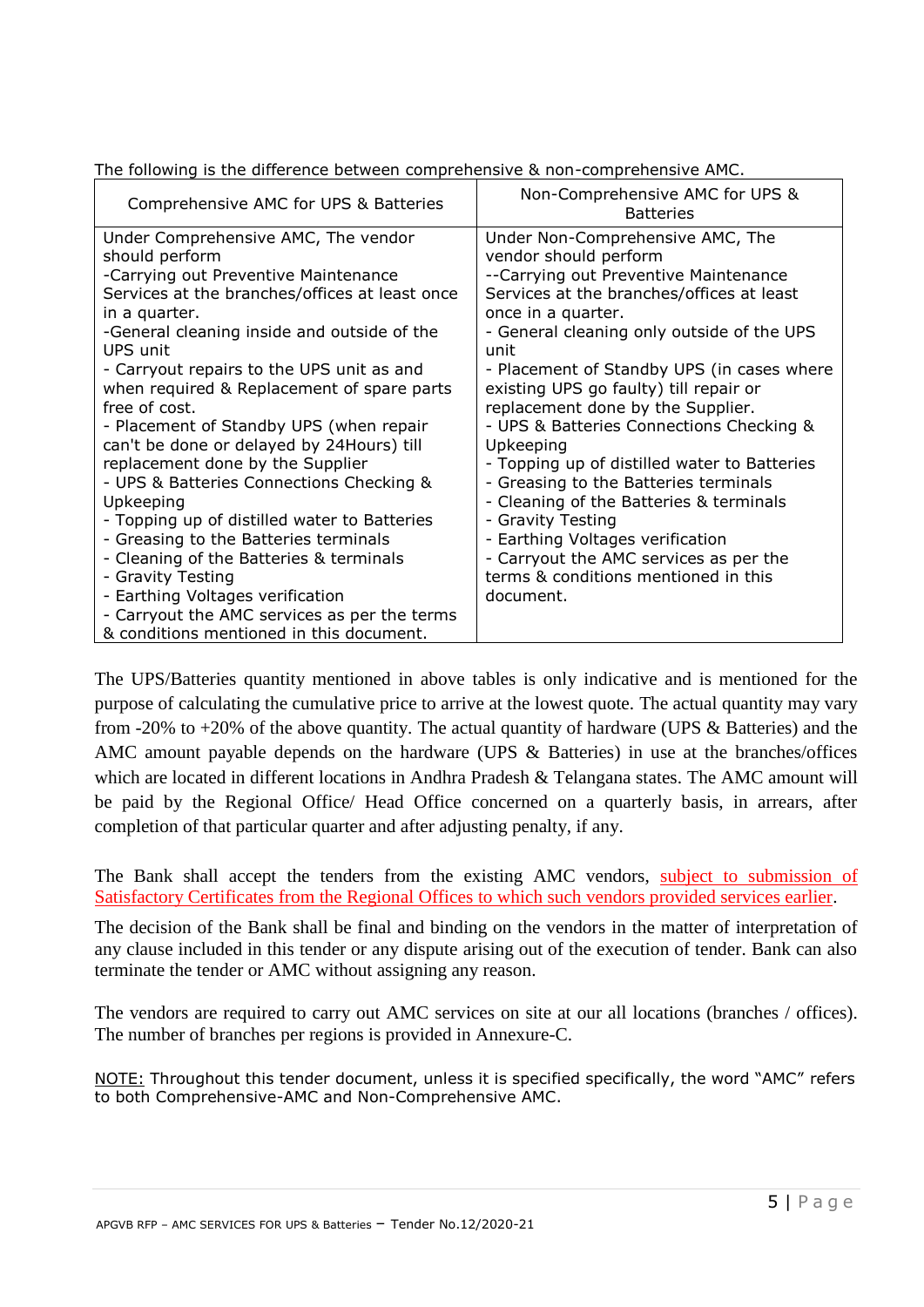# **3. Important Details**

The following are the important details to be noted:

| <b>Tender Reference</b>                                                             | No.12/2020-21 dated 13.10.2020                                                                            |                                                                                                         |  |  |
|-------------------------------------------------------------------------------------|-----------------------------------------------------------------------------------------------------------|---------------------------------------------------------------------------------------------------------|--|--|
| <b>Tender Cost</b> (Not Refundable)                                                 | Rs.3,000/-                                                                                                | Demand Draft favoring                                                                                   |  |  |
| <b>Earnest Money Deposit (EMD)</b> for<br>Supply of UPS and Batteries.              | Rs.50,000/-                                                                                               | Andhra Pradesh Grameena Vikas<br>Bank.<br><b>MSMEs &amp; NSSIC in relevant trade</b><br>are exempted    |  |  |
| Security Deposit*- to be<br>deposited within 14 days of issue of<br>the empanelment | Rs.1,63,580/-<br>(2% of the<br>total of<br><b>Tender value)</b>                                           | Demand Draft or Bank Guarantee<br>from any commercial bank. This<br>includes the EMD already submitted. |  |  |
| Tender document available from                                                      |                                                                                                           | 13.10.2020 in Bank's website - www.apqvbank.in                                                          |  |  |
| Correspondence for any Technical<br>Enquiry (IT Department, Sangareddy)             | 1. S Siva Prasad -8985922775<br>2. K Srikanth -9010666690<br>3. Email:cmit@apgybank.in                    |                                                                                                         |  |  |
| Last date for submission                                                            | 05/11/2020, 5:30PM                                                                                        |                                                                                                         |  |  |
| Mode of receipt of tenders                                                          |                                                                                                           | THROUGH ONLINE AS GIVEN IN THIS DOCUMENT                                                                |  |  |
| Date and time of opening Bids/Offers                                                | On 06/11/2020 at 11:30AM                                                                                  |                                                                                                         |  |  |
| <b>Address for Communication</b>                                                    | The General Manager-IV,<br>H.No: 5-1-28/4, Bypass Road,<br>Prasanth Nagar, Rajampet,<br>Sangareddy-502001 | ANDHRA PRADESH GRAMEENA VIKAS BANK<br>IT Department, 3 <sup>rd</sup> Floor, Prasanth Nagar,             |  |  |

**\*Security Deposit of Rs.1,63,580/- :** The total security deposit of Rs.1,63,580/- would be collected from all the empaneled vendors (including L1 and L2 & L3 (if matched with L1 price)) in the approximate proportions as per the order (regions) assigned to the vendors. The submitted DD amount for EMD shall be adjusted towards security deposit for empaneled vendors.

## **4. Modifications or Corrigendum**

Any modifications or corrigendum to this tender document that may require after floating this tender shall be uploaded to the same website addresses, i.e., [www.apgvbank.in](http://www.apgvbank.in/) and https://etender.sbion any day before closure of the tender. The aspiring vendors may visit the websites till the last day of tender for updates.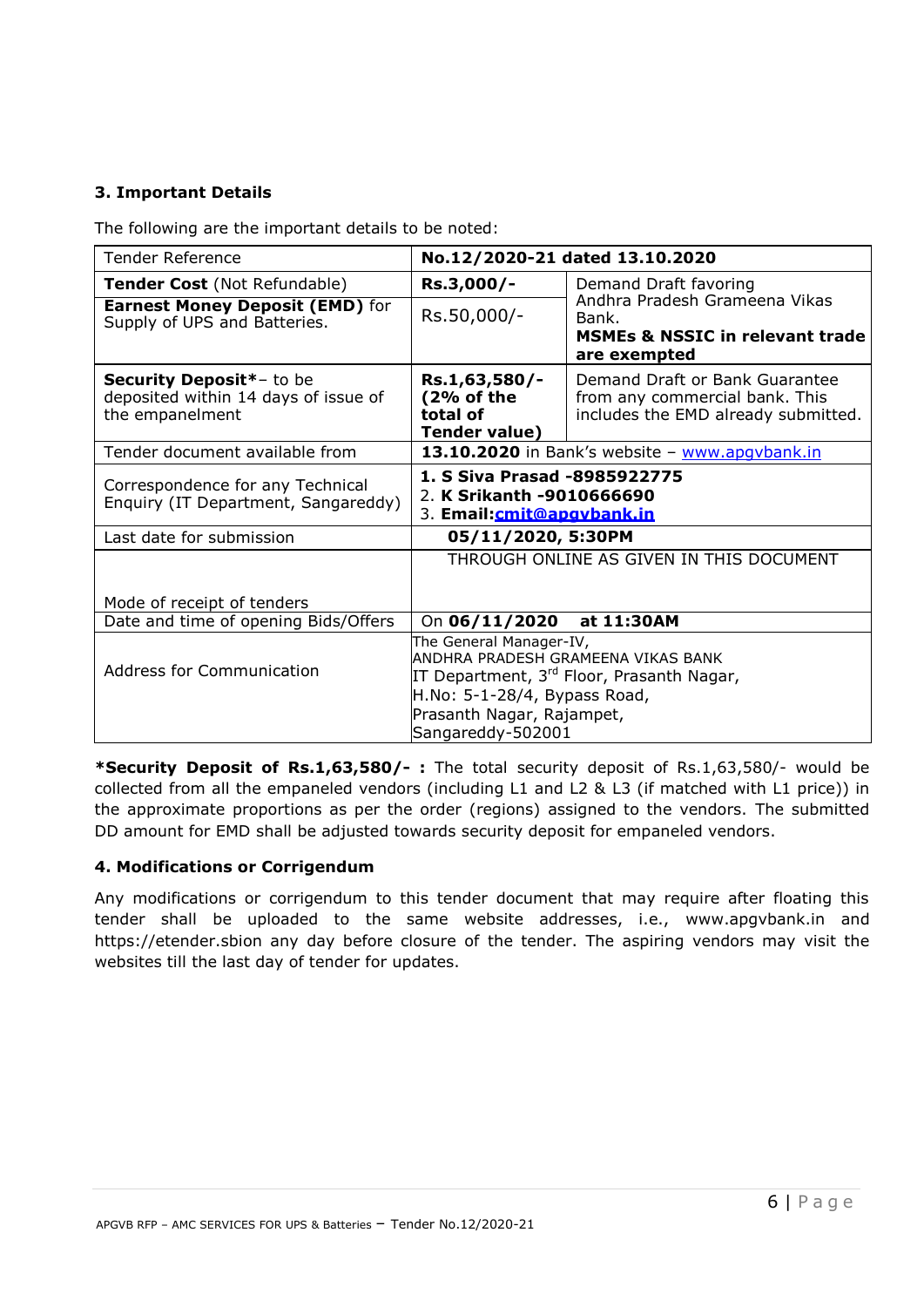#### **PROCESS OF THE TENDER**

# **5. Bidding Process - ON-LINE E-TENDERING WITH REVERSE AUCTION**

#### **5.1 RFP and Bid Submission**

The bidder shall have to submit the tender **ON-LINE** downloaded either from our website [www.apgvbank.como](http://www.apgvbank.com/)r from the following e-procurement portal:

M/s e-Procurement Technologies Ltd. B-704, Wall Street - II, Opp. Orient Club, Nr. Gujarat College, Ahmedabad - 380 006. Gujarat State, India Phone: +91-79-68136852 |6863|6835|6829|6831|6853 | Cell: 9081000427 | 9904407997

#### **Auction Website: [https://etender.sbi](https://etender.sbi/)**

The Bank shall not consider any request for date-extension for bid-submission on account of late receiving / downloading of RFP by any bidder. But, however, any suggestion or advice of value addition from the vendors to the tender or rectification of any short comings in tender may entail in issue of Corrigenda before the last date or postpone the tender as the Bank may deem necessary. The Bank's decision for consideration is final.

#### **5.2 Mode of submission of tender – ON-LINE**

Tenders are to be submitted **ON-LINE** by uploading in the portal advised above.

- 1. **Non-financial /Technical Bid – The documents mentioned in the Technical Bid should be signed on all pages and uploaded. For Tender Fee & Earnest Money Deposit – The DDs should be scanned and uploaded / for exemption, MSME Certificate to be uploaded. Separate DDs should be drawn for Tender Fee and EMD.**
- 2. **Financial Bid / Price Bids - The price bids (indicative) for the financial bid should be submitted online in the E-Auction web portal. Based on the price bids, a base price will be fixed by the Bank for reverse auction. The price will be further evaluated through reverse auction to arrive L1 rate/vendor.**

#### **5.3 Procedure of opening of tender**

After the last date of submission of the tenders, the Bank will open the technical bids **ON-LINE** and evaluate by verifying the eligibility documents submitted in the portal:

- 1. The EMD & Tender fee will be verified first. Those **not** submitting the **EMD DD & Tender Fee DD separately (IN ORIGINAL)** to **APGVB** will be rejected ab initio. Vendors with MSME certification in relevant trade shall be exempted from EMD.
- 2. Other eligibility documents will be verified. Vendors should take **CARE** to submit all the eligibility requirements and it will be at the Bank's discretion to allow or not to allow to ask for any further documents for evaluation.
- 3. Price bids will be considered for only those vendors who have qualified in the technical verification.

Bank reserves the right to, open or not to open the financial bid of any vendor basing on the acceptance/rejection of non-financial bid and past performance.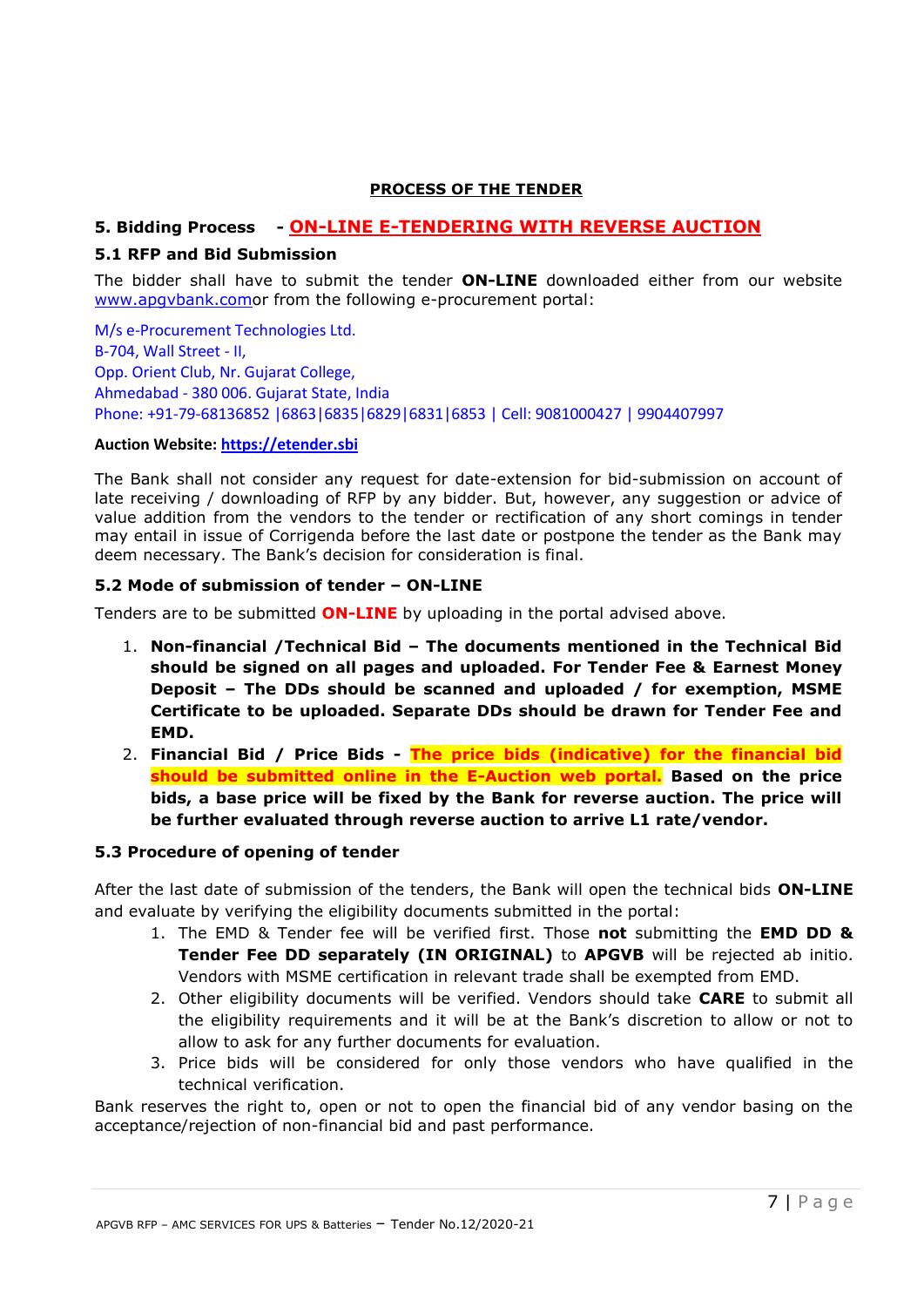## **5.4 Decision of the Bank shall be final**

The decision of the Bank shall be final and binding on the vendor in the matter of interpretation of any clause included in this tender or any dispute arising out of the execution of tender. Bank can also terminate the tender without assigning any reason.

## **5.5 Address for submission**

Bids should be submitted ON-LINE to , M/s e-Procurement Technologies Ltd. B-704, Wall Street - II, Opp. Orient Club, Nr. Gujarat College, Ahmedabad - 380 006. Gujarat State, India Phone: +91-79-68136852 |6863|6835|6829|6831|6853 | Cell: 9081000427 | 9904407997

## **Auction Website : [https://etender.sbi](https://etender.sbi/)**

The tender offer with all necessary documents mentioned are to be submitted on or before **05/11/2020, before 5.30 PM**.

## **Contact: For any technical enquiries: K Srikanth – Manager-IT-9010666690 S Siva Prasad – Senior Manager-IT -8985922775**

## **5.6 Change of Tender date in case of holiday**

In the event of the specified date for bid-submission being declared a holiday for the Bank, the bids will be received up to the appointed time on the next working day.

## **5.7 Cost of Bidding – Vendor to bear**

The bidder shall bear all costs associated with the preparation and submission of its bid and the Bank will, in no case, be responsible or liable for these costs, regardless of the conduct or outcome of the bidding process.

#### **5.8 Late Bids – Rejection**

Tenders cannot be submitted late.

#### **5.9 Withdrawal / Amendment to RFP Contents:**

The bank reserves the right to accept or reject any / all proposal(s), to revise the tender, to request one or more resubmissions or clarifications from one or more vendors, or to cancel the process in part or whole. The Bank also reserves the right to amend the RFP at any time prior to the last date for bid-submission. The Bank may, for any reason, whether at its own initiative or in response to clarification(s) requested by a bidder, modify the RFP contents by amendment. Amendment / Corrigendum will be notified on the Bank's website / portal and will be binding on participating bidders. The Bank shall not be liable for any communication gap. In order to provide prospective bidders, reasonable time to take the amendment into account for preparation of their bid, the Bank may, at its discretion, extend the last date for bid-submission.

## **5.10 Two Stage Bidding Process**

The bidder will have to submit response to the RFP with the documents mentioned in PART-A and PART-B as mentioned below.

#### **PART – A - TECHNICAL BID** –**for Carrying out AMC Services for UPS & Batteries,** should include the relevant supporting papers.

2. **Tender Cost of Rs.3000/-** & **Earnest Money Deposit of Rs.50,000/-**(Rupees Fifty Thousands only) in the form of two separate Demand Drafts issued by scheduled commercial bank favoring **Andhra Pradesh Grameena Vikas Bank, payable at Warangal**, must be part of the Technical Bid by uploading the scanned DDs.

 PROVISIONS FOR MICRO, SMALL and MEDIUM ENTERPRISES (MSME) and NATIONAL SMALL SCALE INDUSTRIES/CORPORATIONS: - As per Government of India's Public Procurement Policy act 2012, certain benefits will be given for MSME Units and NSSIC. The details are as under: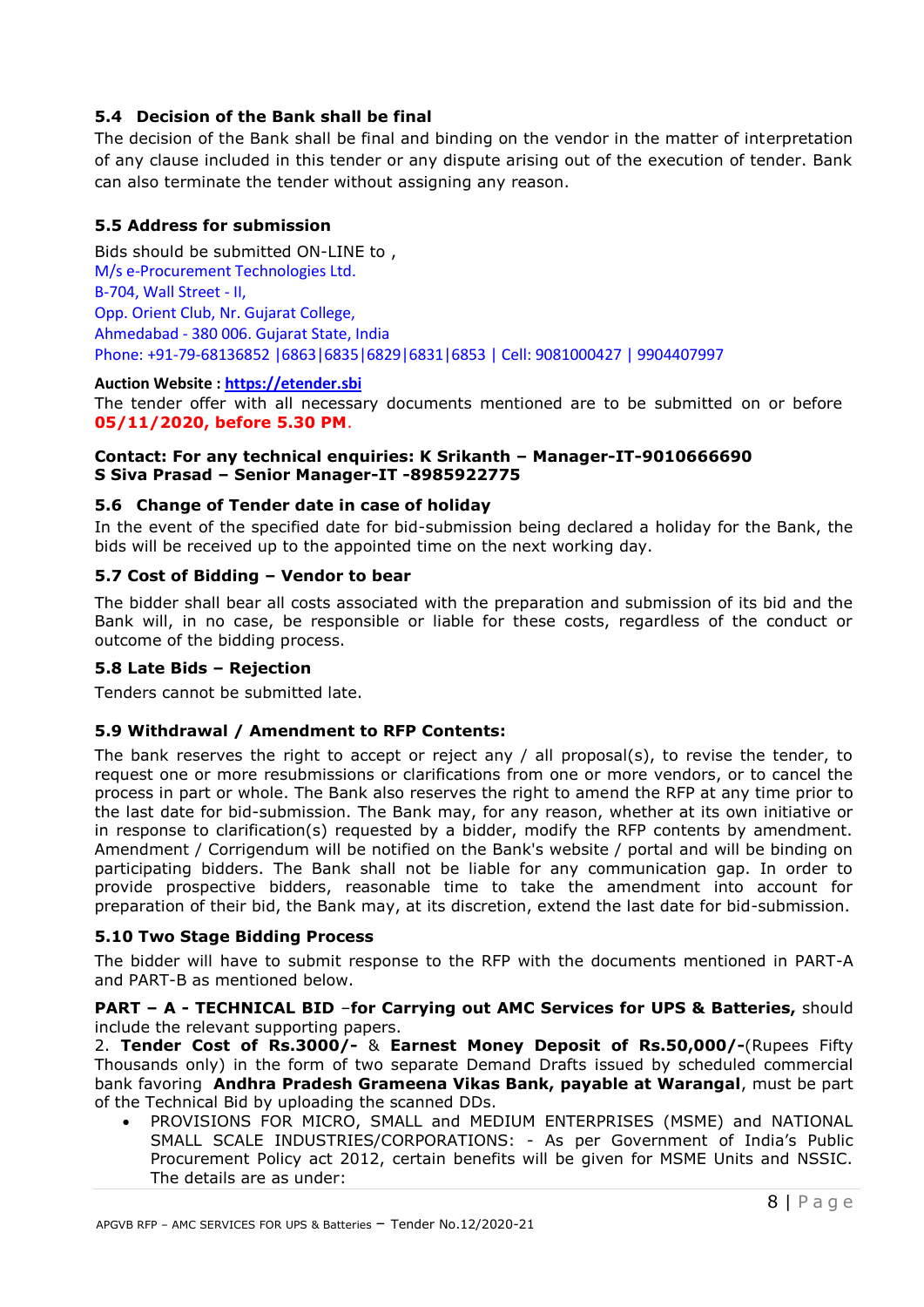A) The Public Procurement Policy shall apply to MSMEs registered with District Industries Centers or Khadi Village Industries Commission or Khadi & Village Industries Board or Coir Board or National Small Industries Corporation or Directorate of Handicrafts & Handloom or any other body specified by Ministry of Micro, Small & Medium Enterprises.

B) **MSMEs and NSSIC are exempted from paying Tender/RFP fee/cost, EMDs. For getting the benefits in case of MSE firms and NSSIC, the firms shall submit relevant documents such as valid registration Certificates and exemption certificate from relevant authorities (Note for Relevant trade/service only).**

**HOWEVER,** 

**TWO SEPARATE DEMAND DRAFTS FOR TENDER COST & EMD (MSME CERTIFICATE FOR EXEMPTION) SHOULD BE SUBMITTED AT OUR IT-DEPARTMENT, SANGAREDDY BEFORE THE LAST DATE OF SUBMISSION OF THE TENDER ONLINE.**

**Address : ANDHRA PRADESH GRAMEENA VIKAS BANK IT Department, 3rd Floor, Prasanth Nagar, H.No: 5-1-28/4, Bypass Road, Prasanth Nagar, Rajampet, Sangareddy-502001**

**IF THE DEMAND DRAFTS (MSME CERTIFICATE COPY FOR EXEMPTION) DOES NOT REACH THE APGVB OFFICE SANGAREDDY BEFORE THE LAST DATE AND TIME OF SUBMISSION, THE TENDER SHALL NOT BE CONSIDERED FOR EVALUATION.**

- **Return of Earnest Money Deposit:** The earnest money of the unsuccessful bidders will be returned after entering into contract agreement with successful bidders.
- **Forfeiture of Earnest Money Deposit:** This EMD amount will be forfeited, if the successful bidder refuses to accept the order or having accepted the order fails to carry out his obligation.

#### **SECURITY DEPOSIT:**

The EMD of the successful bidder/s will be held by the Bank throughout the contract period of the tender as **Security Deposit**. If the actual security deposit amount is more than the EMD, then the vendor has to submit the DD favouring "Andhra Pradesh Grameena Vikas Bank" for the excess amount. No interest will be payable on the Earnest Money Deposit/Security Deposit.

- 3. **Technical Bid:** The technical bid should **COMPULSORILY** include acceptance of Terms & Conditions and the following documents, duly filled in, stamped, signed, filed in the seriatim as below and serially numbered.
	- 1. Tender Cost & EMD amount Two separate Demand Drafts / MSME Certificate in the relevant trade for exemption of EMD & Tender Cost
	- 2. Annexure D (Vendors Response / Acceptance Letter)
	- 3. Annexure E (Vendors Particulars)
	- 4. Certificate of Registration copy
	- 5. Memorandum of Articles of association, Partnership Deed, if any
	- 6. GST Tax Registration Copy (Regular or Composite)
	- 7. Latest Income Tax returns of last 3 years.
	- 8. Financial Statement/ Turnover Statement of Last 3 Years.
	- 9. Experience documents / Purchase Orders Copies for servicing & maintenance of UPS & Batteries of Last three years.
	- 10. Existing AMC vendor of the Bank, should submit the **"Satisfactory Certificate"** from the Regional Offices of the Bank.
	- 11. List of Service centers & names of Service Engineers along with phone No's
	- 12. Tender form set including all annexures, duly signed on all pages accepting the terms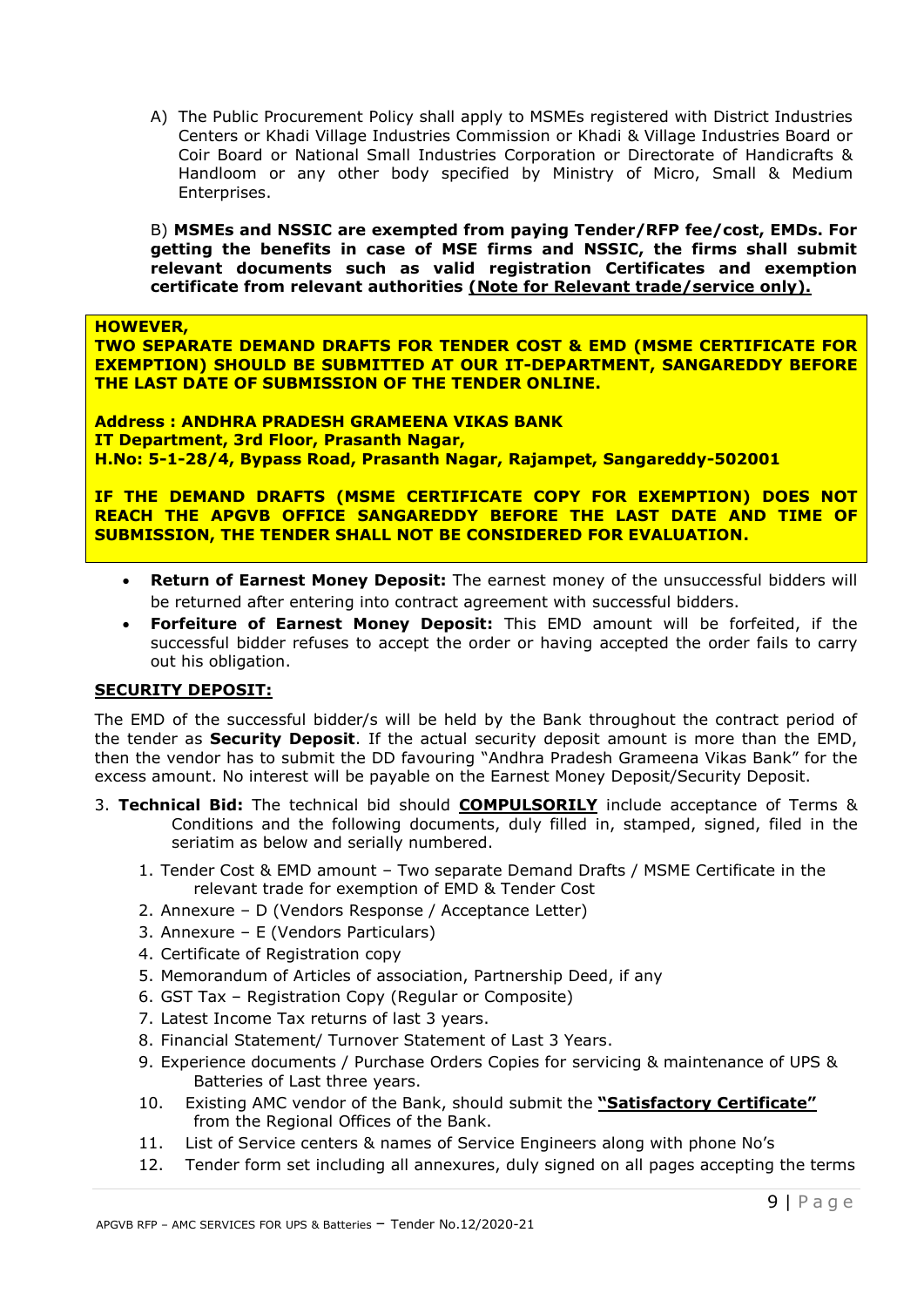& conditions. The document containing alterations, erasures or any handwritten material shall not be considered.

13. Other required documents mentioned elsewhere in this tender document.

#### **PART – B (COMMERCIAL/PRICE BID)** – "**Price Bid for AMC Services for UPS & Batteries**" consisting of:

1. The vendor should submit quotes in the E-Procurement web-portal. Partial quotes will not be accepted.

2. The Bank expects the bidder to carefully examine all instructions, forms, terms & conditions etc., mentioned in this RFP.

3. The submitted price bid is considered as "Indicative Prices" and basing on these price bids, the Bank decides base price for conduct of reverse auction.

#### **5.11Conditional Bid**

Any conditional bid is not valid and shall be summarily rejected

#### **5.12 Rates quoted to be EXCLUSIVE of all taxes**

The RATES quoted should be **EXCLUSIVE of all Taxes (GST).** No condition, such as, + GST will be accepted.

However, the quoted rates should be inclusive of all the charges for transportation of service engineers to the site, and all other charges involved in rendering the AMC services at the branches/offices.

## **6. BIDDING – THREE STAGES**

#### **6.1. Bidding – FIRST STAGE of bidding Technical Evaluation**

In the first stage, only the **Technical Bids** will be opened by the "*Tender Opening Committee"*.

**After the technical bids pass the qualification, the Bank may make site visits to the firms, units. The date of opening the COMMERCIAL BID will be informed to the shortlisted vendors.**

#### **6.2. SECOND STAGE of Bidding – Submission of Indicative Price Bids – Base Price & Decrement Value**

In the second stage, **Indicative commercial/price bids** of short-listed, technically qualified bidders shall be opened ON-LINE and a Base price will be advised to the E-Procurement agency for further evaluation.

#### **6.3. THIRD STAGE of Bidding – REVERSE AUCTION**

In the third stage, **REVERSE AUCTION** shall be conducted for the final rates.

#### **7. BID FEATURES**

#### **7.1. Language of the Bid**

All bids and supporting documentation must be in English only.

#### **7.2. Bid Currency & Price Structure**

Prices shall be expressed in the Indian Rupees only.

#### **The Prices quoted by the bidders should be:**

#### a) **Inclusive of all costs in delivering the services at the branches/offices**

- b) **Inclusive of all costs in shipment of spares and etc.**
- c) **Inclusive of all costs in installation of the spare parts at the location**
- d) **Transportation costs of technicians/engineers**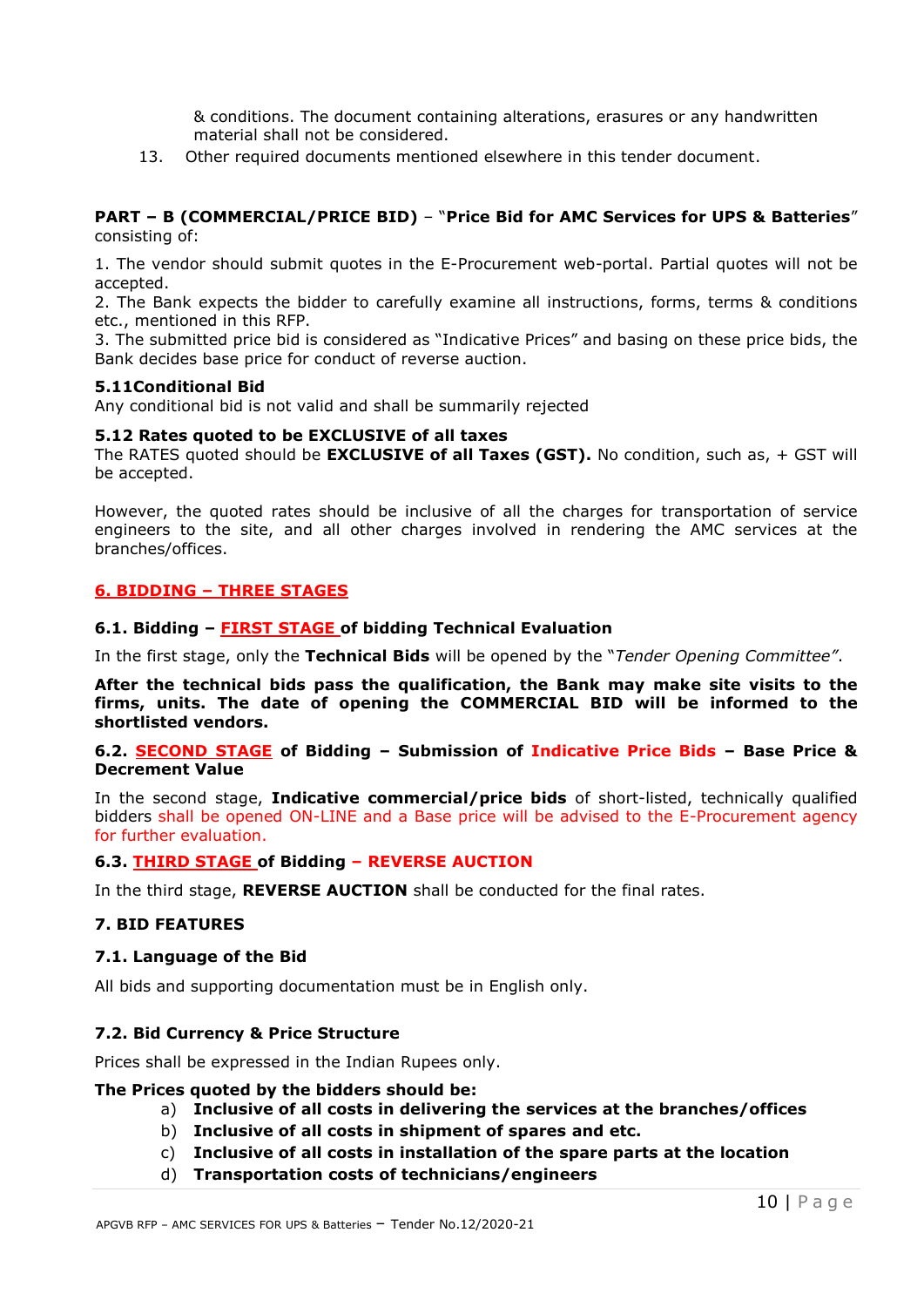# e) **All other costs involved in carrying out the services at the branches/offices**

f) **EXCLUSIVE OF GST**

The Bank shall neither pay any other cost nor consider any other cost apart from approved L-1 rates.

## **7.3. Validity Period**

The Bids shall be **valid for a period of 36 months/THREE years** from the date of entering into rate contract / AGREEMENT. A bid submitted for a shorter period shall be rejected by the Bank as non-responsive.

# **7.4. Format & Signing of Bid**

(a) The Bank, in case of non-adherence to the Format or partial submission of bid will not evaluate the bid

(b) Each bid shall be made in the legal name of the bidder

(c) Each page of it shall be serially numbered, signed and duly stamped by the bidder or a duly authorized person to sign on behalf of the Bidder,

(d) Any interlineations, erasure or overwriting shall be valid only if these are initialed /authenticated by the person(s) signing the bid.

(e) Executive(s) representing the bidder should be duly authorized to sign the bid, interacting with the Bank for all sorts of communication.

## **8. BID EVALUATION**

The purpose of bid evaluation is to determine: -

- (a) Reputation of the vendor for quality and reliability;
- (b) Acceptance of terms and conditions
- (c) Service capability of the vender
- (e) Vendor meeting the qualification criteria as specified in the tender documents;

#### **8.1. General Evaluation**

- **1.** The Bank will examine the bids against *Bidder's Eligibility Criteria* mentioned in the RFP.
- **2.** The Bank will examine the bids to determine whether they are complete, whether any computational errors have been made, whether required sureties have been furnished, whether the documents have been properly signed, and whether the bids are generally in order.
- **3.** The Bank may waive any minor informality, nonconformity, or irregularity in a bid which does not constitute a material deviation, provided such waiver does not prejudice or affect the relative ranking of any other bidder.
- **4.** Prior to the detailed evaluation, the Bank will determine the substantial responsiveness of each bid against this RFP. For purposes of these clauses, a substantially responsive bid is one, which conforms to all the terms and conditions of the RFP without material deviations.
- **5.** During evaluation of the bids, the Bank may, at its discretion, ask the bidder for providing clarification on any point mentioned in its bid. The request for clarification and the response shall be in writing, and no change in the prices or substance of the bid shall be sought, offered, or permitted.
- **6.** Commercial bids of only those vendors will be opened, who are technically qualified and fulfil all other requirements as enlisted in the RFP.

## **8.2 Commercial Evaluation, Indicative Prices & Reverse Auction**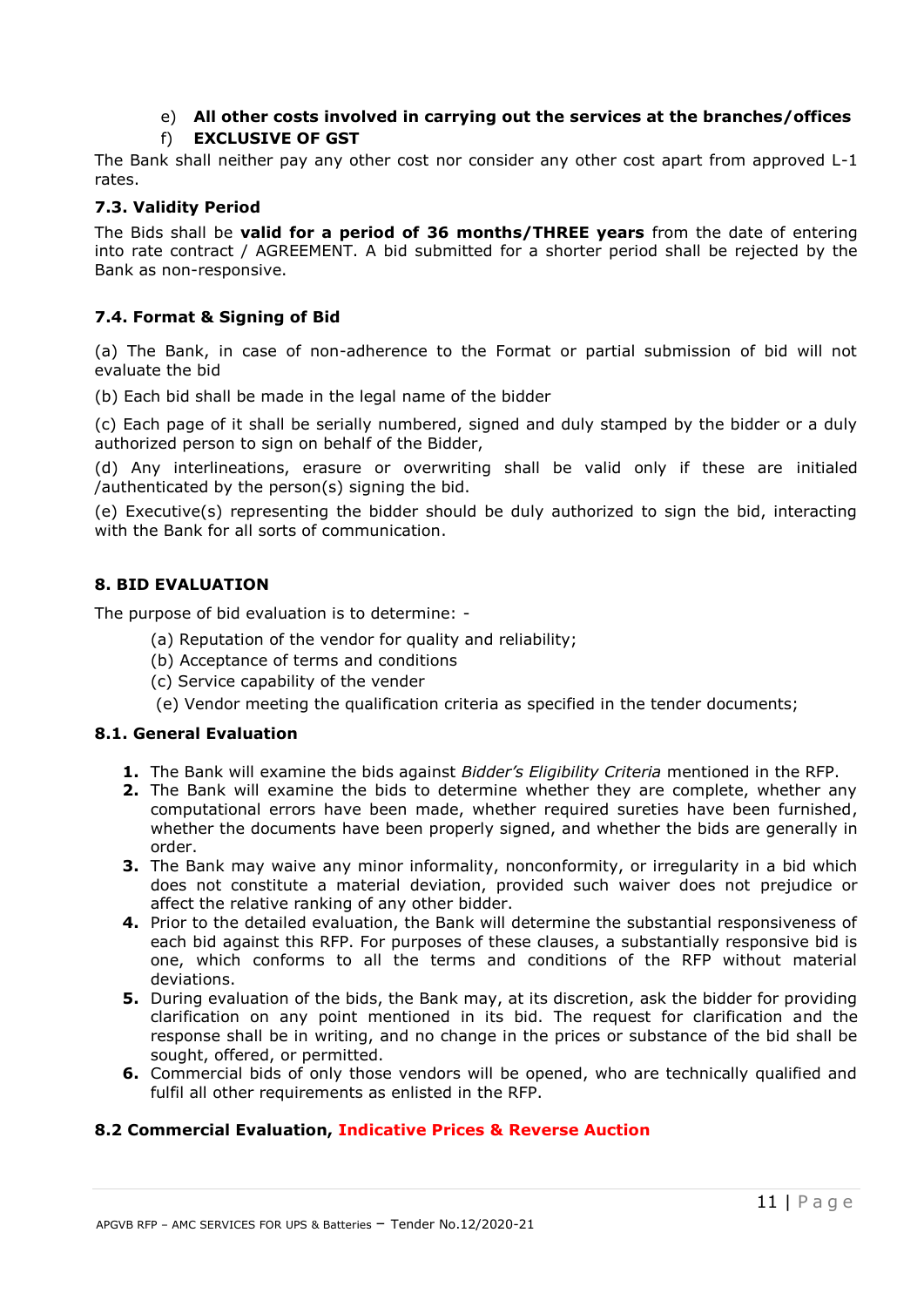- 1. Commercial bids submitted will be opened only for those bidders, who have qualified in the general and technical evaluation.
- **2.** The vendors are required to submit the **INDICATIVE PRICES** which will be considered for further evaluation through **REVERSE AUCTION**
- 3. The LOWEST prices arrived at in REVERSE AUCTIONS will be declared as L-1. However, the bank shall be under no obligation to accept the lowest or any other offer received in response to this notice.

#### 2. **L1 & Matching/Empanelment of vendors:**

Based on the bids quoted in the reverse auction, the vendors who have quoted low would be ranked in the order L1 (the lowest bidder), L2, L3, L4 etc. The orders will be distributed to the L1 vendor and other Vendors (i.e. L2, L3 only) also, based on their willingness to provide the AMC services at the rates quoted by L1, subject to furnishing a written matching letter to the Bank. If L2 or L3 doesn't give the Matching letter the next higher bidder will be considered (i.e., L4, L5 etc.). The Bank reserves the right to decide the maximum number of Regional Offices (areas) that can be allotted to a single vendor and also reserves the right in allocation of the regions to the vendors.

3. L1, L2 and L3 will be identified among the bidders/vendors who have participated and submitted at least a quote in the Reverse Auction.

## **9. AWARD NOTIFICATION**

## **9.1 Change of Address & Contact Details**

The acceptance of a bid, subject to contract, commercial considerations & compliance with all terms and conditions will be communicated in writing by means of placing order at the address supplied by the bidder in its bid. Any change of bidder's address, E-Mail address, Phone Numbers, should therefore be promptly notified to: -

#### **ANDHRA PRADESH GRAMEENA VIKAS BANK, HEAD OFFICE: Warangal, 2-5-8 / 1 RAMNAGAR, HANMAKONDA, WARANGAL – 506 001, State : Telangana, PH: 0870 – 2577766**

#### **10. Bidder's Disqualification**

Any bidder not complying with the bidding process is liable for disqualification at any stage without assigning any reason. Decision of the Bank in this regard shall be final, conclusive and binding on the bidder.

#### **11. TERMS AND CONDITIONS**

The Terms and Conditions for vendors who participate in this tender are specified in this tender document and also in the **Annexure-B**. These terms and conditions are binding on all the vendors. These terms and conditions will also form part of the order, to be issued to the successful Bidder(s)/Vendor(s). All the terms and conditions in the tender document should be stamped and signed and attached with the Technical Bid as acceptance of these terms and conditions.

#### **12. NON-TRANSFERABLE OFFER**

This tender document is not transferable. Only the Vendor, who has downloaded the tender document, is entitled to quote/participate.

#### **13. PROPOSAL OWNERSHIP**

The proposal and all supporting documents submitted by the Vendor shall become the property of the Bank.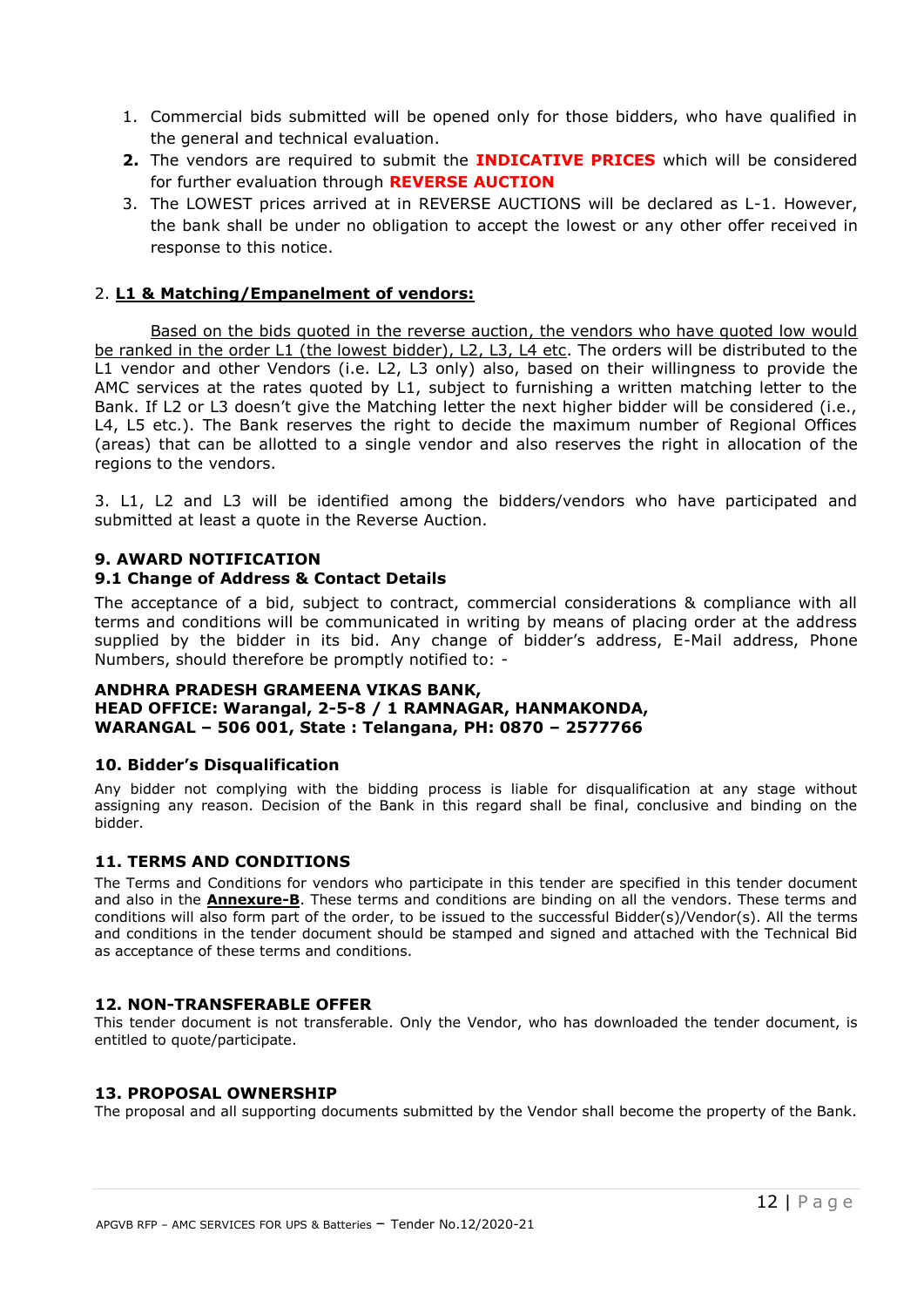## **14. ADDRESS FOR COMMUNICATION**

Bids should be submitted ON-LINE to , M/s e-Procurement Technologies Ltd. B-704, Wall Street - II,Opp. Orient Club, Nr. Gujarat College, Ahmedabad - 380 006. Gujarat State, India Phone: +91-79-68136852 |6863|6835|6829|6831|6853 | Cell: 9081000427 | 9904407997 (For all technical / web-portal related enquiries)

Auction Website :https://etender.sbi

The tender offer with all necessary documents mentioned are to be submitted on or before 05/11/2020, before 5.30 PM.

Contact: For any tender related enquires : K Srikanth – Manager-IT- 9010666690 S Siva Prasad – Senior Manager-IT – 8985922775

For any other communication, the below mentioned official may be contacted. Shri L Kiran Kumar, Manager(P&D), Phone: 7901618253 Andhra Pradesh Grameena Vikas Bank, Head Office, Warangal, H.No.2-5-8/1, Ram Nagar, Hanmakonda, Warangal Urban District– 506001 Telangana State

## **15. MODIFICATION AND WITHDRAWAL OF OFFER**

The Vendors are allowed to withdraw their offers at any time before the last date and time specified for receipt of offers. The vendors should contact E-Procurement agency for guidance to modify/withdraw their offer/bids. However, No offer can be withdrawn by a Vendor after the last date and time specified for submission of offers.

#### **16. PRELIMINARY SCRUTINY**

Offers from Vendors not meeting the qualification criteria shall be rejected.

The Bank will scrutinize the offers received to determine whether they are complete and as per tender requirement, whether any errors have been made in the offer, whether technical documents as asked for and required to evaluate the offer has been submitted, whether the documents have been properly signed. The Bank may, at its discretion, waive any minor non-conformity or any minor irregularity in the offer. This waiver shall be binding on all Vendors and the Bank reserves the right for such waivers.

#### **17. CLARIFICATION ON OFFERS**

To assist in the scrutiny, evaluation and comparison of offers, the Bank may, at its discretion, ask some or all Vendors for clarifications on the offer made by them. The request for such clarifications and the Vendor response will necessarily be in writing/e-mail.

#### **18. LOCATIONS WHERE AMC SERVICES TO BE RENDERED**

The Head Office of the Bank is floating this tender for AMC services to UPS & Batteries which shall be carried out by the Vendor at various locations (branches & offices) of the Bank. The number of locations under regional offices, is provided in **Annexure-C**. The Bank reserves the right to make changes in the locations/quantity list given to the Vendor.

#### **19. LIABILITIES OF THE BANK**

This tender is not an offer by the Bank, but an invitation for Vendor responses. No contractual obligation on behalf of the Bank, whatsoever, shall arise from the tender process unless and until a formal contract is signed and executed by duly authorized officers of the Bank and the Vendor.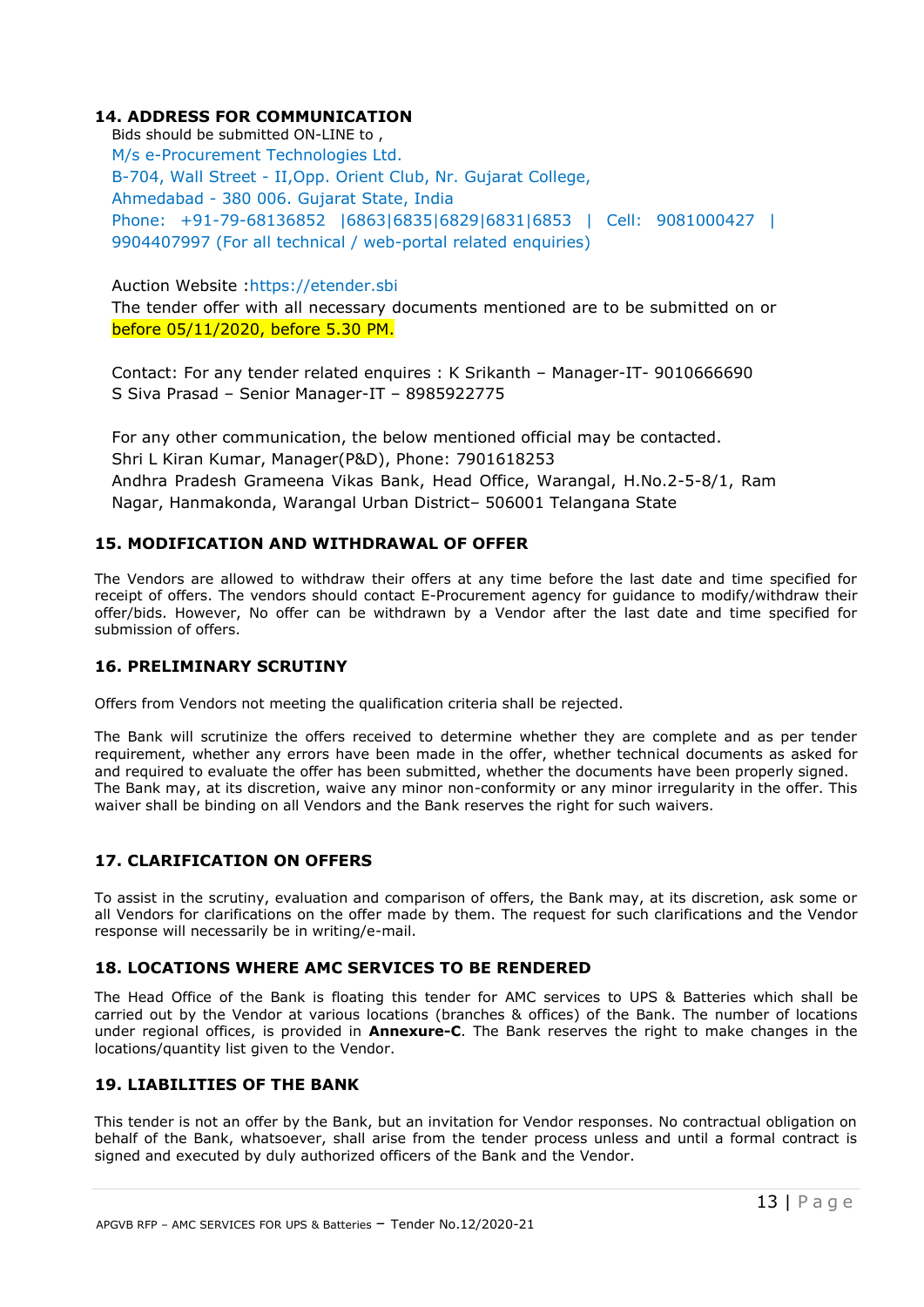#### **20. PROPOSAL PROCESS MANAGEMENT**

The Bank reserves the right to accept or reject any/all proposal/ to revise the tender, to request one or more re-submissions or clarifications from one or more Vendors, or to cancel the process in part or whole. No Vendor is obligated to respond to or to continue to respond to the tender. Additionally, the Bank reserves the right to alter the requirements, in part or whole, during the tender process. Each party shall be entirely responsible for its own costs and expenses that are incurred while participating in the tender, subsequent presentation and contract negotiation processes.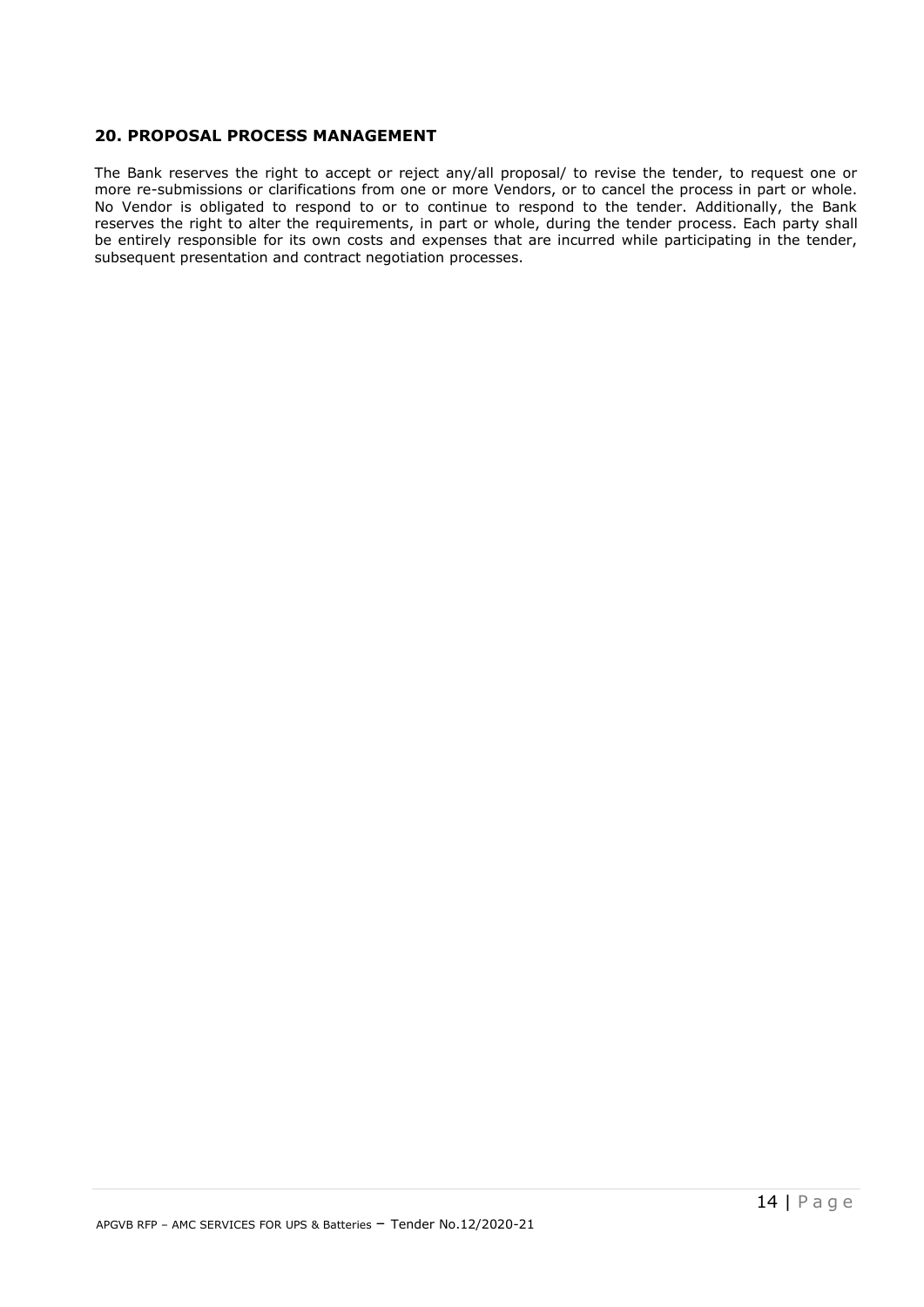# **ELIGIBILITY CRITERIA ANNEXURE-A (AMC SERVICES FOR UPS & BATTERIES)**

The following eligibility laid down by the Bank needs to be ensured / fulfilled by the applicants / vendors before submitting their applications duly filled in.

- $\triangleright$  The Bidder should have necessary registrations from GOI & Govt. of AP/TG.
- $\triangleright$  The Bidder should be in the similar line of business of maintenance, Servicing, commissioning of Hardware like UPS & Batteries at least for a continuous period of three years. The bidder should have expertise in executing AMC for UPS & BATTERIES in Public Sector Banks/Private Sector Banks/Government Departments etc. at least for continuous period of three years. They should submit necessary approved documents in support of their claim.
- $\triangleright$  The Bidder should have proven track record of providing adequate support and service through its branches etc. They should establish Service Centers in the area of bank operations. They should provide Address of the service centers along the names of service engineers.
- $\triangleright$  The Bidder should not be banned/ black listed / having negative remarks / poor service etc. while dealing with the Public Sector Banks/Private Sector Banks/Government Departments etc.
- The bidders have to submit their financial statements for the **last three years.**
- The minimum turnover should be **Rupees.50 Lakhs** per year during last 3 financial years. The bidders have to submit their turnover statements for the last three years.

General Manager (IV)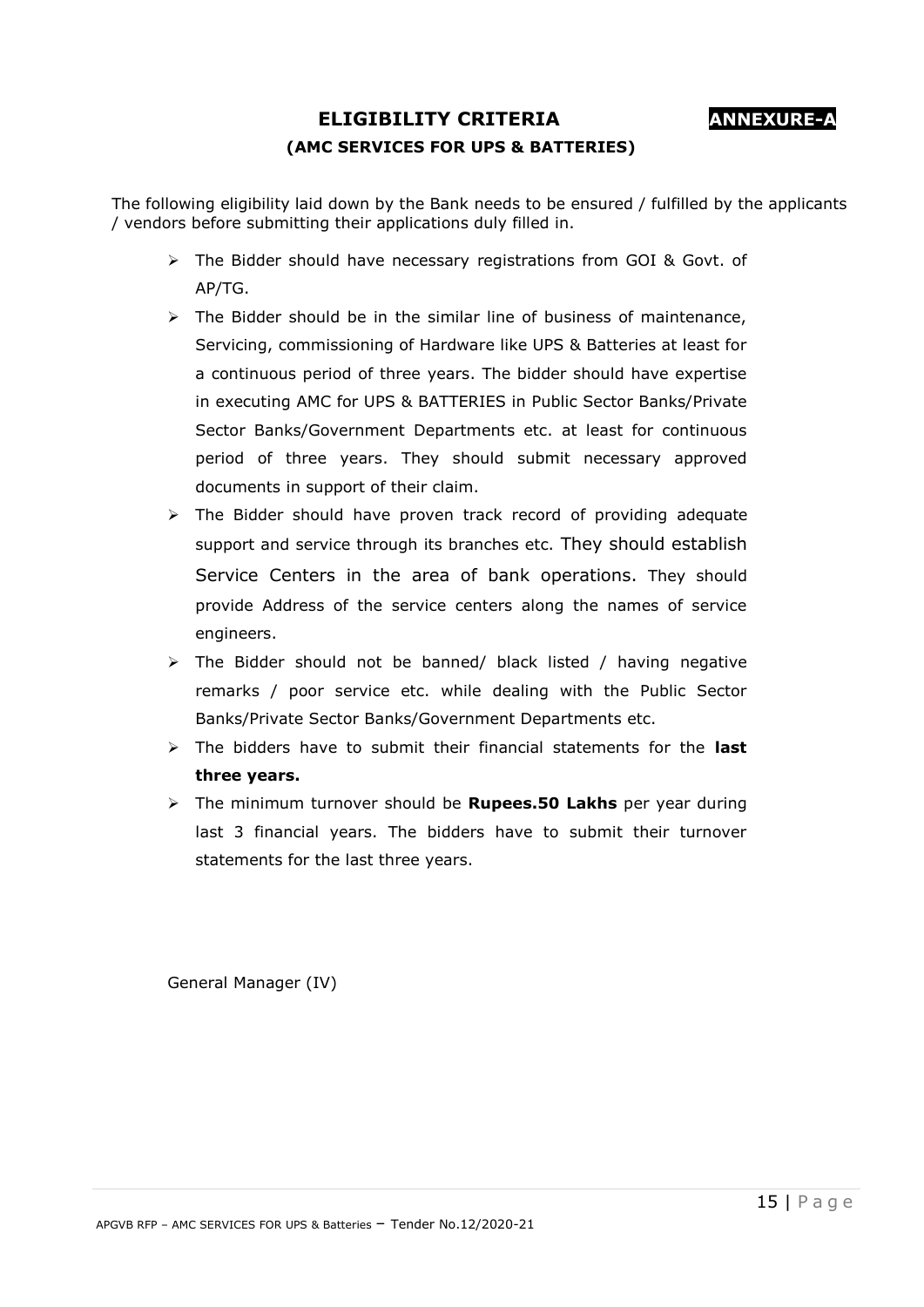# **TERMS & CONDITIONS ANNEXURE-B**

#### **1. Vendor's Response**

Non-furnishing of any responses in the 'response sheet' of technical bid may result in disqualification of the tender. The Bank reserves the right to decide whether or not, to open one or all bids of the vendor/to permit the vendor to participate in the reverse auction without assigning any reason what so ever.

#### **2. Validity of the Offer**

The offer shall be valid for a period of **THREE YEARS** from the date of awarding the contract / date of entering into the agreement.

#### **3. Non-Transferable Offer**

This tender document is not transferable. Only the Vendor, who has downloaded the tender document, is entitled to quote/participate.

#### **4. The EMD/Bid Security may be forfeited**

a) If bidder withdraws its Bid during the period of Bid Validity

b) In case of Successful Bidder fails to *enter into contract or* accept the Purchase Order

c) If vendor doesn't comply to the terms & conditions as specified in this tender document.

d) If vendor's performance is found non-satisfactory.

e) If vendor fails to comply any terms of RFP or Purchase Order.

#### **5. Indemnity**

The Vendor shall indemnify, protect and save the Bank against all claims, losses, costs, damages, expenses, action suits and other proceedings, resulting from infringement of any patent, trademarks, copyrights etc. or such other statutory infringements in respect of all the Security System supplied by Vendor.

#### **6. Publicity**

Any publicity by the Vendor in which the name of the Bank is to be used should be done only with the explicit written permission of the Bank.

#### **7. Assurance**

The Vendor should provide an assurance, by accepting the Order and by complying with same during execution, that the application /software/ other item that is being supplied is free of malware, free of any obvious bugs and free of any covert channels in the code of the version of the application, at the time of delivery of programs/codes/items as well during as any subsequent versions/modifications done to the supplied programs/codes.

#### **8. Confidentiality**

The Parties shall observe the strictest confidentiality in respect of all matters relating to the implementation of this tender. All the information under this tender will be treated as confidential and shall not be disclosed to any third party unless otherwise agreed by the nondisclosing party. Nothing in this tender shall however be deemed to prohibit disclosure of any confidential information required under law, under a court order or by any regulatory or governmental authority. The obligation to maintain secrecy shall survive the termination of the agreement.

#### **9. Information Security**

The Vendor shall represent and warrant that it has developed, implemented and will maintain effective information security policies and procedures that include administrative, technical and physical safeguards designed to (1) ensure the security and confidentiality of confidential information provided to the Vendor hereunder, (2) protect against anticipated threats or hazards to the security or integrity of such confidential information; and (3) protect against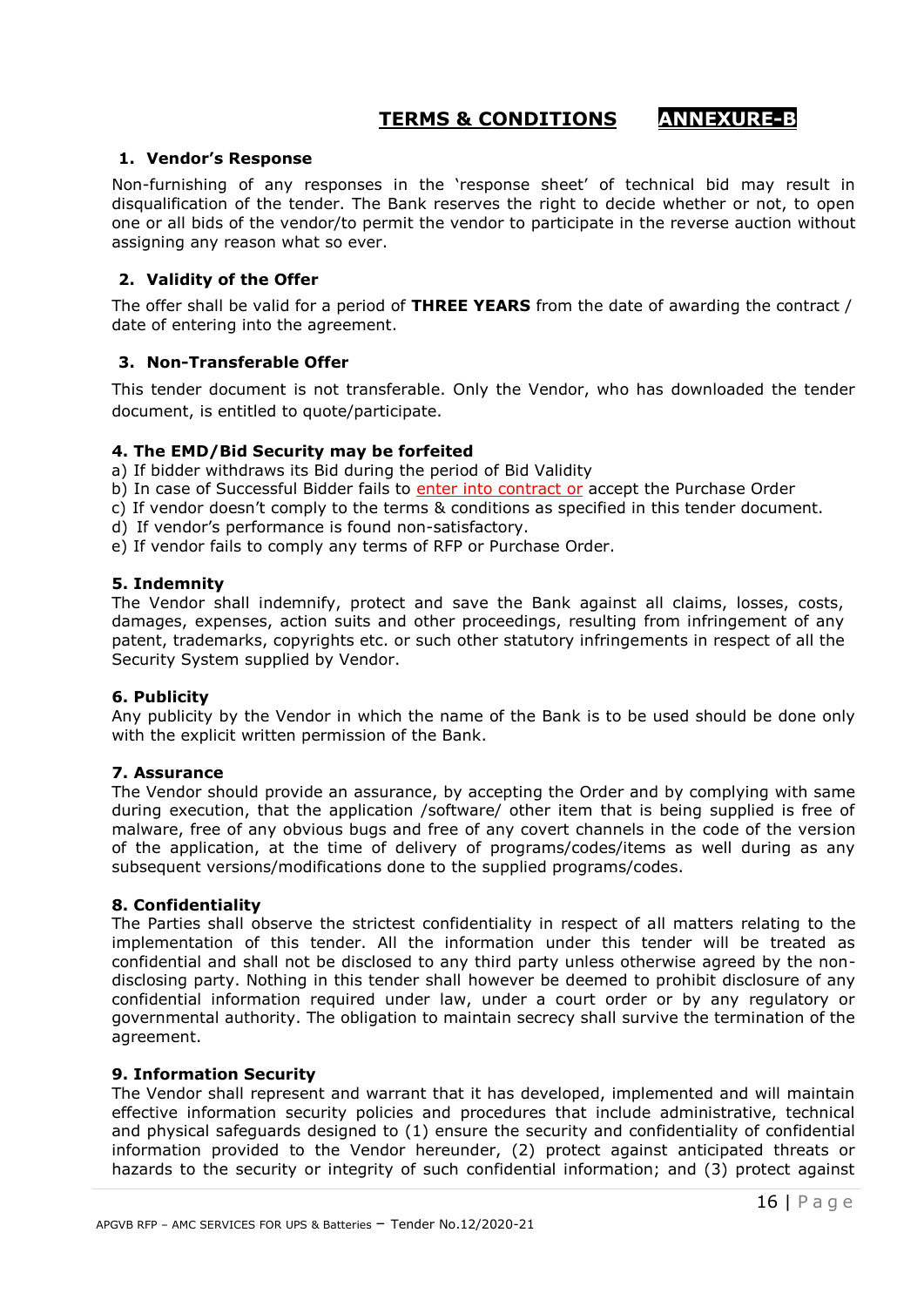unauthorized access or use of such confidential information. The Vendor represents and warrants that its collection, access, use, storage, disposal and disclosure of information does and will comply with all applicable privacy and data protection laws, as well as all other applicable regulations and directives.

The Vendor shall agree to notify the Bank within two (2) business days in writing of any discovery by the Vendor of any breach or suspected breach of the provisions of this Tender or any loss or unauthorized use, disclosure, acquisition of or access to any Bank's Confidential Information and/or bank's business systems of which the Vendor becomes aware. The Vendor shall promptly take all appropriate or legally required corrective actions, and shall cooperate fully with Bank in all reasonable and lawful efforts to prevent, mitigate or rectify such Data Breach.

#### **10. Force Majeure**

The parties shall not be liable for default or non-performance of the obligations under the contract, if such default or non-performance of the obligations under this contract is caused by any reason or circumstances or occurrences beyond the control of the parties, i.e. Force Majeure.

For the purpose of this clause, Force Majeure shall mean an event beyond

the control of the parties, due to or as a result of or caused by acts of God, wars, insurrections, riots, earth quake and fire, events not foreseeable but does not include any fault or negligence or carelessness on the part of the parties, resulting in such a situation.

In the event of any such intervening Force Majeure, each party shall notify the other party in writing of such circumstances and the cause thereof immediately within five calendar days. Unless otherwise directed by the other party, the party pleading Force Majeure shall continue to perform/render/discharge other obligations as far as they can reasonably be attended/fulfilled and shall seek all reasonable alternative means for performance affected by the Event of Force Majeure.

In such a case, the time for performance shall be extended by a period/s not less than the duration of such delay. If the duration of delay continues beyond a period of three months, the parties shall hold consultations with each other in an endeavor to find a solution to the problem.

Notwithstanding above, the decision of the Bank shall be final and binding on the Vendor.

#### **11. Resolution of Disputes**

The Bank and the Vendor shall make every effort to resolve amicably, by direct informal negotiation, any disagreement or dispute arising between them under or in connection with the contract. If after thirty days from the commencement of such informal negotiations, the Bank and the Vendor have been unable to resolve amicably a contract dispute; either party may require that the dispute be referred for resolution by formal arbitration.

All questions, disputes or differences arising under and out of, or in connection with the contract, shall be referred to two Arbitrators: one Arbitrator to be nominated by the Bank and the other to be nominated by the Vendor. In the case of the said Arbitrators not agreeing, then the matter will be referred to an umpire to be appointed by the Arbitrators in writing before proceeding with the reference. The award of the Arbitrators, and in the event of their not agreeing, the award of the Umpire appointed by them shall be final and binding on the parties. The Arbitration and Reconciliation Act 1996 shall apply to the arbitration proceedings and the venue of the arbitration shall be Warangal or Hyderabad.

During the period of dispute each party shall continue its obligations under this tender.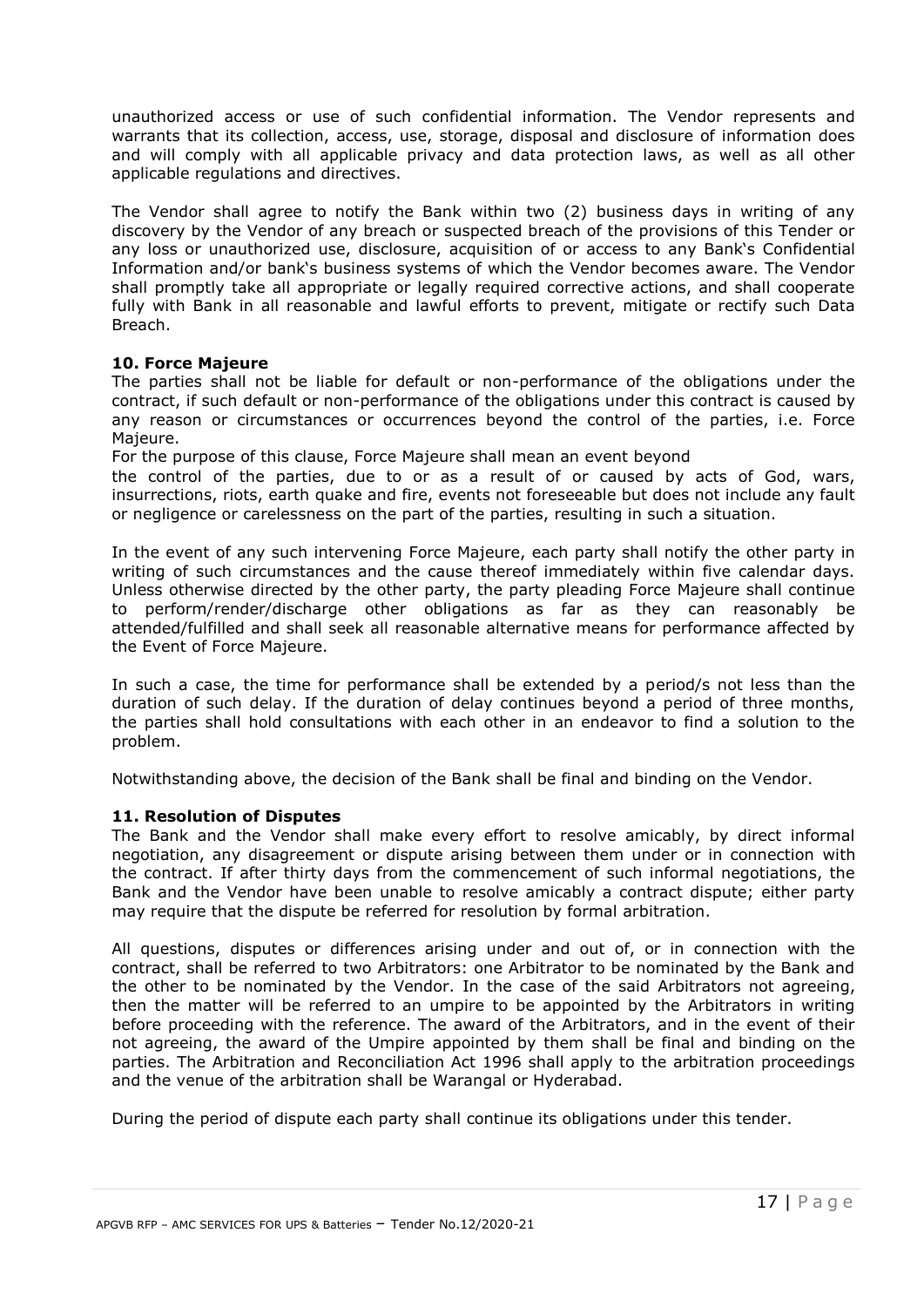## **12. Black listed / Financial disputes with APGVB**

Vendors who are black listed by any organization or Bank or those vendors having financial disputes with APGV Bank are not eligible for participation in the tender process.

# **OTHER TERMS & CONDITIONS**

- 1. Vendor has to provide service of maintaining UPS & Batteries including topping up distilled water, Greasing, Cleaning of batteries, Gravity testing and make the system workable without any extra charges.
- 2. Vendor has to record the voltages of Raw power & regulated/UPS power during every visit made to the branch and report the same in the call report. Earthing voltages must be recorded by the vendor in the visit / call report.
- 3. Vendor should have service centers in the area of operation of the bank. Vendor should establish service center in the regions awarded/allocated to them.
- 4. Vendor has to provide service for uninstallation and installation of batteries and UPS during shifting of any branches/RO/HO or installation of standby units shifted from RO/HO/Branches without any extra charges. However, the bank will take care of charges if any transportation is required.
- 5. Vendors have to maintain the necessary spares / equipment's as indicated in **Annexure-I** at the specified branches/offices of the Regional Office & at Head Office to replace the UPS/Batteries which could not been repaired within 24 hours.
- 6. Sufficient stock of critical sub-assemblies/peripherals like Mother Board, control cards, SMPS chargers, Display Boards, Filter Boards, Fuses etc., should be maintained at the Regional Offices / Sites which are identified by the Bank.
- 7. Comprehensive-AMC should cover the service with spare parts except consumable like batteries.
- 8. One technically qualified Service Engineer is to be placed exclusively per each Regional Office to serve our branches/offices only and report to and operate from a branch/office in the Region designated by the Bank. The engineer should be exclusive and dedicated to the Bank only. The engineer must be provided with cell phone in order to remain accessible to other branches located in the peripheral areas outside office hours. The AMC services should be provided only by their own and qualified engineers and not through franchises.
- 9. The AMC vendor has to make arrangements to attend the problems and also monitor the calls of the respective branches/office Regional office and report to the Senior Manager (Admin) or PO-IT of that particular region daily through mail. The bank reserves the right to require the AMC Company to change the engineer whenever required depending on the nature of service to be provided or when it is found that the performance of such engineer(s) is not up to the mark.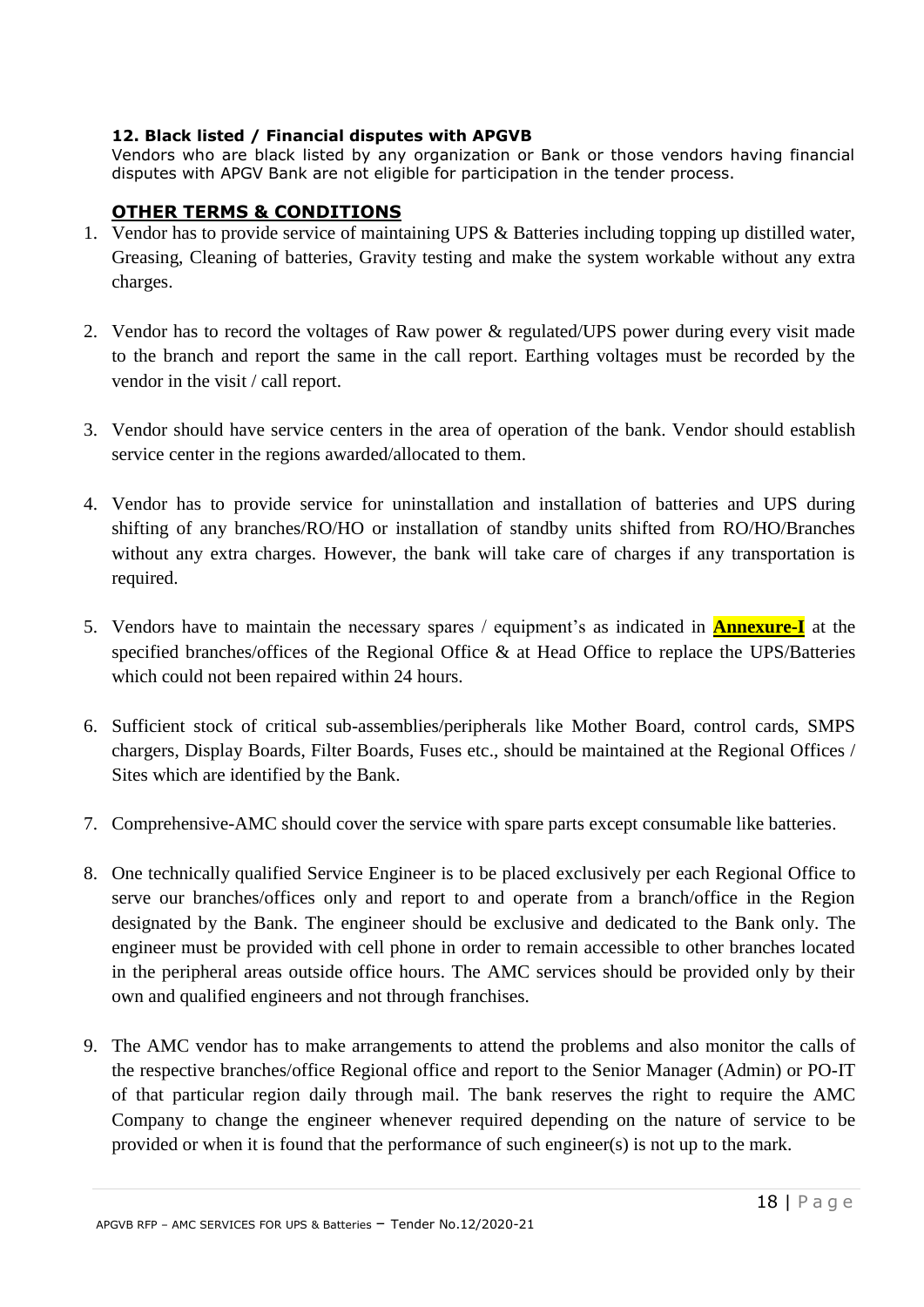- 10. **UPS equipment which is presently under warranty of the original vendor and is in use at the branches/offices, is also to be maintained by AMC vendor under Comprehensive-AMC as and when the warranty by the original vendor expires. This is applicable for the future procurement also.**
- 11. **Preventive maintenance is to be carried out at least once in a quarter and it is pre-requisite for payment of AMC charges apart from attending to the usual trouble shooting calls. The vendor should submit visit reports of all branches to the PO(IT)/Regional Office quarterly.**
- 12. For Comprehensive AMC: A minimum uptime of 99% for UPS & Batteries should be maintained. The downtime at a branch/ site will be calculated as the period an item was not working out of the total working time over a full quarter. For calculating downtime, a quarter is taken as 72 days (Excluding Sundays & Second/Fourth Saturdays), working hours from Monday to Saturday taken at 7 hours per day. The amount deductible from the AMC charges payable quarterly for the down time will be as per the worksheet provided in **Annexure-G** of this document for the purpose. **Down Time Norms**

| <b>Efficiency</b>      | <b>Rate of Penalty</b> |
|------------------------|------------------------|
| $>=99\%$               | Nil                    |
| $> = 98\%$ to $< 99\%$ | 5%                     |
| $> = 97\%$ to $< 98\%$ | 10%                    |
| $> = 96\%$ to $< 97\%$ | 15%                    |
| $> = 95\%$ to $< 96\%$ | 20%                    |
| $> = 90\%$ to $< 95\%$ | 25%                    |
| $<90\%$                | 100%                   |

- 13. For Non-Comprehensive AMC: The vendor should place stand-by UPS as and when existing under-warranty UPS go faulty. The delay in placement of Standby UPS unit for more than 24-hours will attract penalty of 5% of the AMC payment to that particular branch/office per each day, with a cumulative ceiling of 20%.
- 14. The cost of the distilled water is to be borne by the vendor itself.
- 15. The following penalty charges will be levied and deducted from the quarterly payments due to the vendor in case of defaults.
	- $\triangleright$  Non-storage of critical spares at all time 10% of aggregate AMC amount payable.
	- $\triangleright$  Non adherence to downtime norms specified
	- $\triangleright$  No AMC amount will be paid if preventive maintenance is not done to UPS & Batteries of that particular branch/office.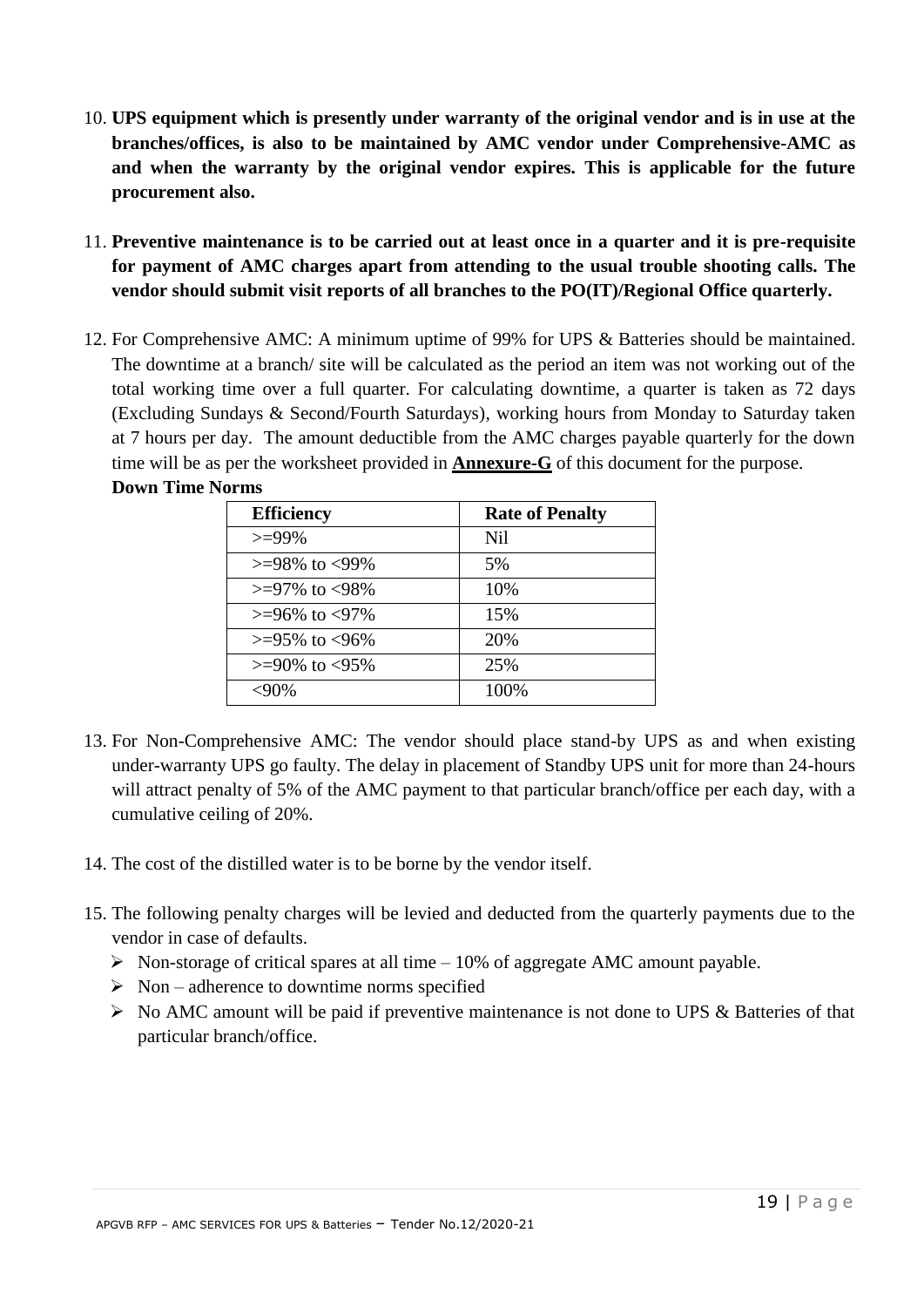- 16. **Penalty for Non-Visiting of any branch/office for carrying out Preventive Maintenance:** In addition to non-payment of AMC charges for not carrying out Preventive Maintenance at branches / offices, the Vendor will be subjected to the penalty also. This penalty is applicable if vendor doesn't carry out preventive maintenance to UPS & Batteries at least once in a quarter. A penalty of 1% of the total AMC amount payable for that particular quarter is applicable for each branch where preventive maintenance is not done in a quarter.
- 17. Under Comprehensive-AMC, Non- Serviceable / non available components and sub-assemblies should be replaced / upgraded at no additional cost to the Bank.
- 18. Field upgrading, if any, decided by the Bank should be done and supported by the service personnel, spare parts for which may be sourced by the Bank either from the vendor himself or by the alternative arrangements at Bank's discretion.
- 19. Under Comprehensive-AMC, if any item could not be repaired or restored to satisfactory working condition within 24 hours and needs to be serviced off-site, a standby of similar make / model must be provided at no extra cost to the Bank.
- 20. The actual quantity of hardware and the AMC amount payable depends on the hardware in use at the branches / offices. The AMC amount will be paid by the Regional Office concerned on a quarterly basis, in arrears, after adjusting for penalty, if any, as per the rates quoted by the L1 (lowest quote) vendor
- 21. Vendors are required to enter into a formal Annual Maintenance Contract Agreement with us /ROs on the Banks's Standard format.
- 22. The Bank reserves the right to terminate the AMC with the vendors, at any time if their performance is not satisfactory during any quarter. In such an event, the vendor should ensure restoration of all the spares taken away for repairs to branches concerned, duly repaired.
- 23. The Bank reserves the right to a) enter into separate AMC b) modify the composition of Regional Office and allot the branches to more than one vendor if found unavoidable and c) reject any offer, without assigning any reason, based on responses submitted by the vendors.
- 24. Bank reserves rights to impound EMD amount if the vendor differs the Agreement terms.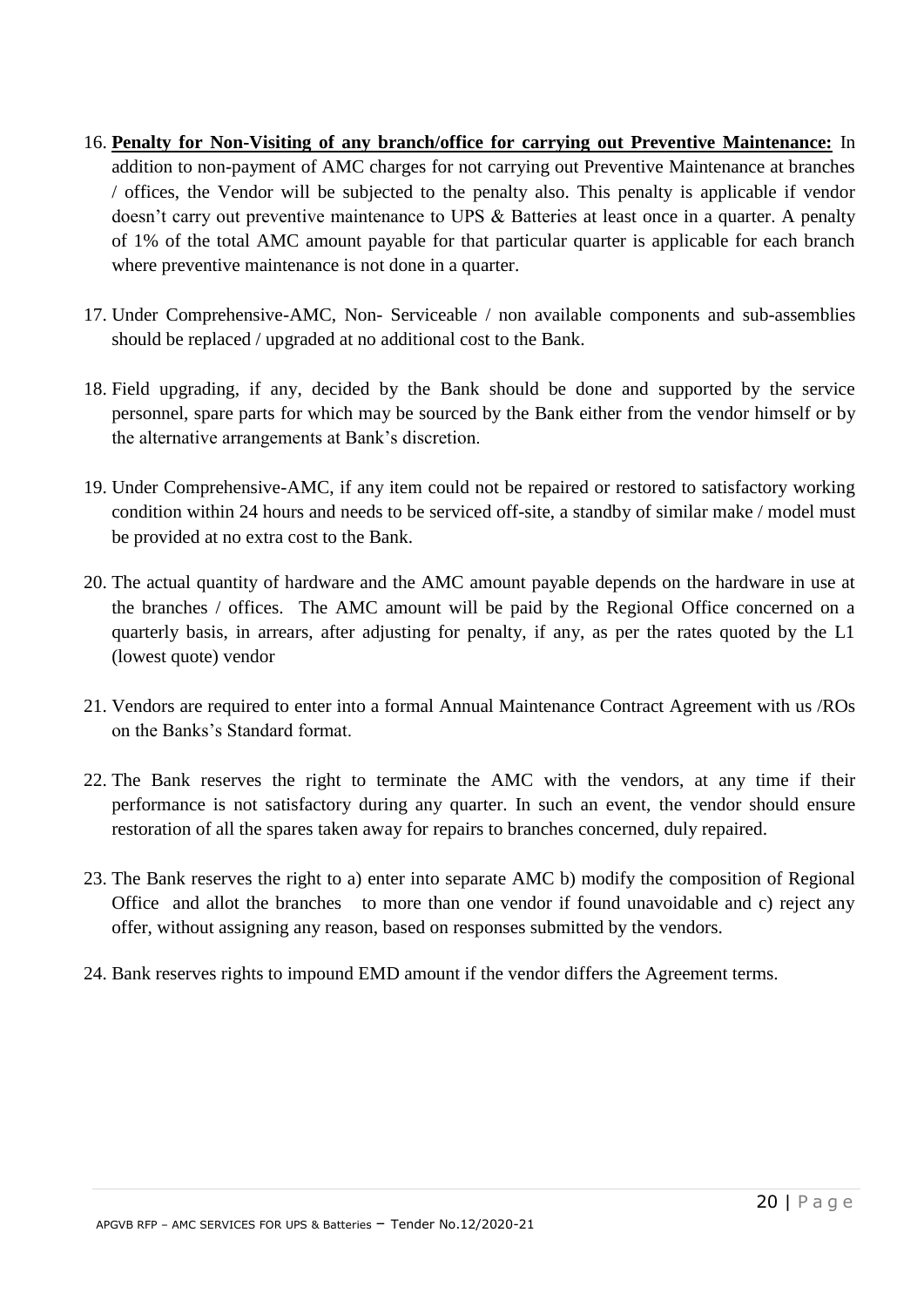25. The rates quoted by the vendor shall be exclusive of GST but inclusive of all components for carrying out the AMC as set out in the Terms and Conditions including spares to be maintained and the remuneration to be paid to the engineers etc. In case the Bank is of the opinion that the rates quoted by any tenderer is not realistic, the Bank reserves the right to call for a detailed assessment and working chart on the basis of which the rates have been quoted and also reserves the right to disqualify the tender if no such calculation / assessment is furnished or the same is not satisfactory.

| 2020<br>Date :<br>Place: | I/we have read and understood the RFP as detailed in the<br>above pages right from the Introduction, Scope of work,<br>requirements, Bidding Process, Terms & Conditions,<br>Payment Terms, EMD, Penalty, the Force Majeure clause &<br>Resolution of disputes. I/We submit the technical bid and<br>financial bid offers in the prescribed formats as per terms<br>& conditions in the RFP. |
|--------------------------|----------------------------------------------------------------------------------------------------------------------------------------------------------------------------------------------------------------------------------------------------------------------------------------------------------------------------------------------------------------------------------------------|
|                          | Seal of the bidder & Signature                                                                                                                                                                                                                                                                                                                                                               |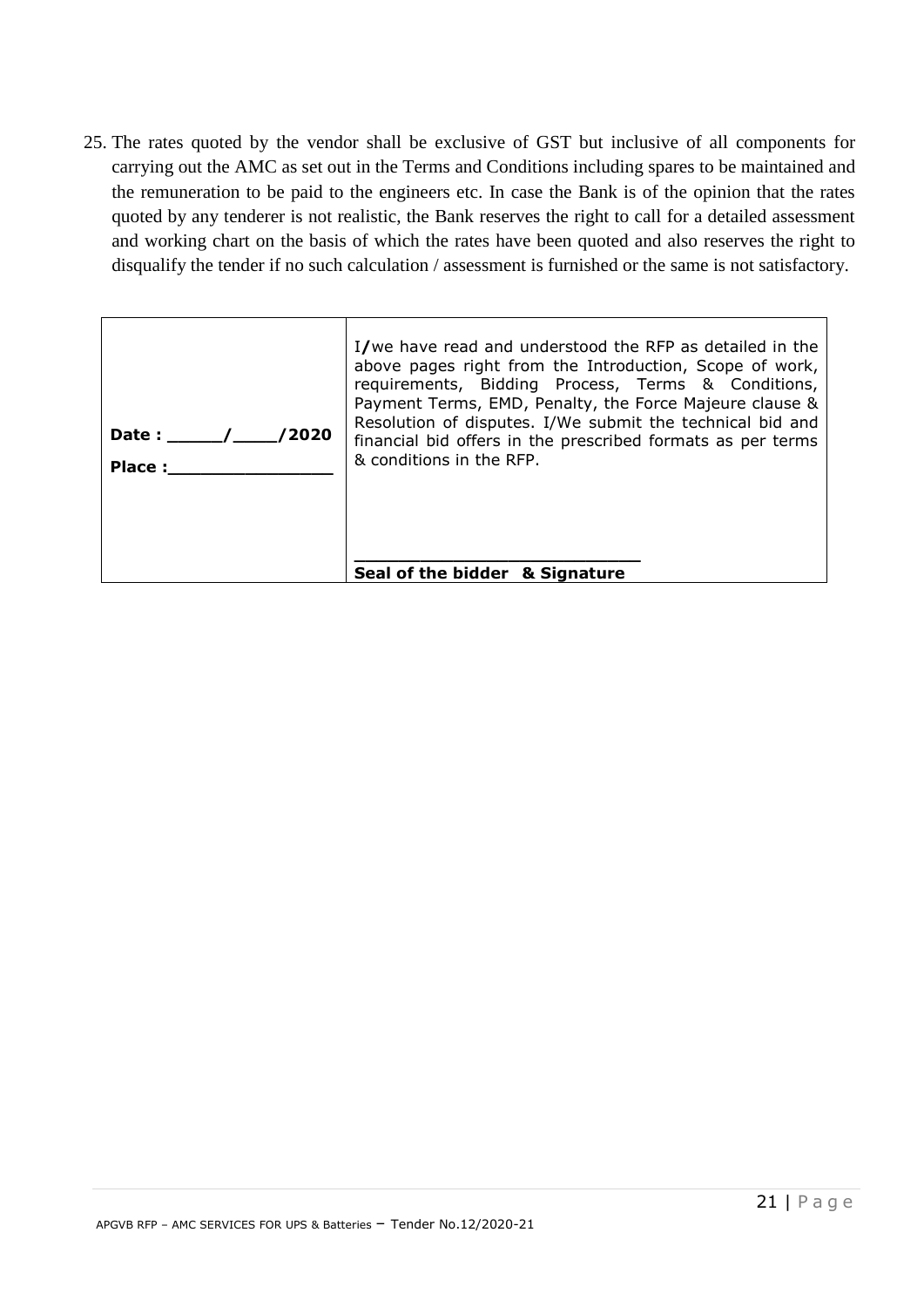# **ANNEXURE - C**

## **REGION WISE BRANCHES COUNT FOR DELIVERY & INSTALLATION**

| S.<br>No.    | Name of the<br><b>Region</b> | <b>State</b> | <b>No of Branches</b><br>(Including Regional Office) |
|--------------|------------------------------|--------------|------------------------------------------------------|
| $\mathbf{1}$ | SRIKAKULAM                   | AP           | 71                                                   |
| 2            | VIZIANGARAM                  | AP           | 69                                                   |
| 3            | VISAKHAPATNAM@               | AP           | 79                                                   |
| 4            | PARVATHIPURAM                | AP           | 59                                                   |
| 5            | <b>KHAMMAM</b>               | <b>TS</b>    | 73                                                   |
| 6            | <b>BHADRACHALAM</b>          | <b>TS</b>    | 68                                                   |
| 7            | <b>NALGONDA</b>              | <b>TS</b>    | 80                                                   |
| 8            | WARANGAL#                    | <b>TS</b>    | 77                                                   |
| 9            | <b>MAHABUBNAGR</b>           | <b>TS</b>    | 74                                                   |
| 10           | SANGAREDDY^                  | <b>TS</b>    | 74                                                   |
| 11           | ASHOKNAGAR*@                 | <b>TS</b>    | 66                                                   |
|              |                              | <b>TOTAL</b> | 790                                                  |

@ Including RASMECC  $#$  Including Head Office \*Including LCPC/FIC ^Including IT Dept& SLC

Please do visit our website [www.apgvbank.int](http://www.apgvbank.in/)o know about our branches information.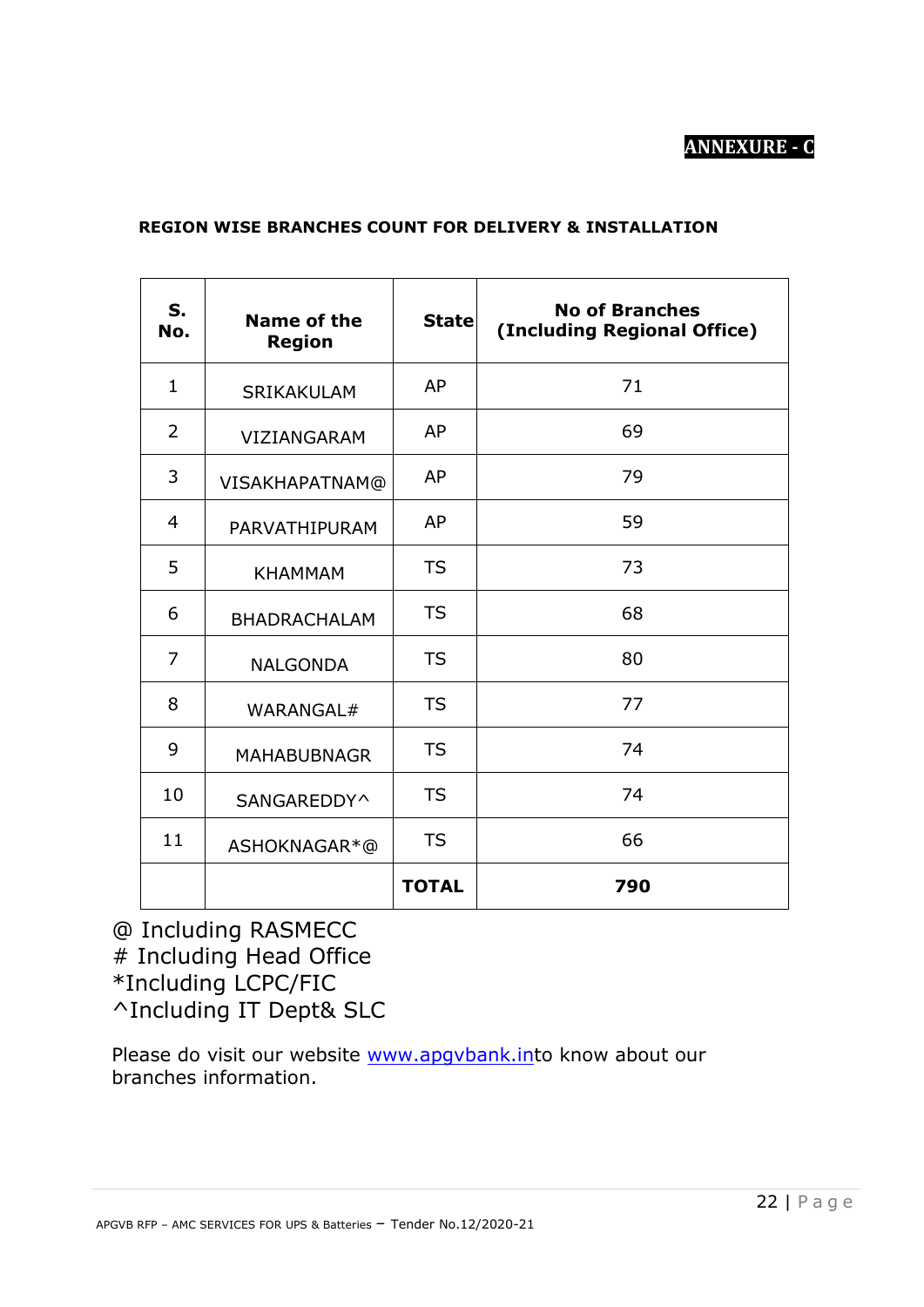# **VENDORS'RESPONSE ANNEXURE -D**

**(**Tender Offer Acceptance Letter to be printed on Vendor's letter head**)**

Date: / / /2020

To, General Manager-IV Andhra Pradesh Grameena Vikas Bank.

Dear Sir,

#### **Tender Ref. No: 12/2020-21 dated 13/10/2020**

Having examined the tender documents including all annexures, the receipt of which is hereby duly acknowledged. We, the undersigned, offer to provide AMC services for UPS & Batteries at various branches / offices of the Bank in conformity with the said tender documents. We accept all the terms & conditions of this tender.

| s.<br><b>No</b> | Parameter                                                                                                                          | Vendors'<br><b>Response</b><br>Yes/No |
|-----------------|------------------------------------------------------------------------------------------------------------------------------------|---------------------------------------|
| 1               | We are agreeable to all the terms and conditions expressed by the Bank                                                             |                                       |
| 2               | We are agreeable to the payment norms of the Bank                                                                                  |                                       |
| 3               | We are registered under GST Number                                                                                                 |                                       |
|                 | We are having a minimum 3 years of experience in this field having AMC of UPS &                                                    |                                       |
| 4               | Batteries to public sector/private sector Banks/ Government Departments/reputed<br>companies. Opinion letters are to be submitted. |                                       |
| 5               | We have the minimum turnover of <b>Rupees. 50 Lakhs</b> per year during last three<br>financial years                              |                                       |
| 6               | We have service outlets in the Bank's area of operation                                                                            |                                       |
| 7               | We are agreeable to place one qualified service engineer in the sites (each RO/ and<br>other locations as decided by the Bank).    |                                       |
| 8               | We are agreeable to the penalty clause & EMD forfeiture clause expressed by the<br>Bank                                            |                                       |
| 9               | We are ready to support the branches/offices of the Bank out of working hours of<br>the Bank / Vendor.                             |                                       |
| 10              | We accept to maintain required number of spares as specified in this tender                                                        |                                       |
|                 | document (including annexures), per region and to stock exclusively for the                                                        |                                       |
|                 | branches/offices of the RO/HO/IT Dept/Other Offices etc.                                                                           |                                       |
| 11              | We are ready to maintain the batteries by filling with distilled water.                                                            |                                       |

We agree to abide by this tender offer for three years from the date of opening of Technical Bid/Offer or from the date of agreement and our offer shall remain binding upon us.

We agree to bear expenditure for entering into agreement if empaneled. The stamp charges will be borne by us.

Until a formal contract is prepared and executed, this tender offer, together with the Bank's written offer thereof and the Bank's notification of award, shall constitute a binding contract between us. We confirm that, we have **not** made any changes in the tender documents downloaded, except for filling in appropriate columns.

We understand that the Bank is not bound to accept the lowest or any offer the Bank may receive.

Dated this day of \_2020

Signature & Stamp: (In the Capacity of)

Name:

Email ID:

Duly authorized to sign the offer for and on behalf of M/s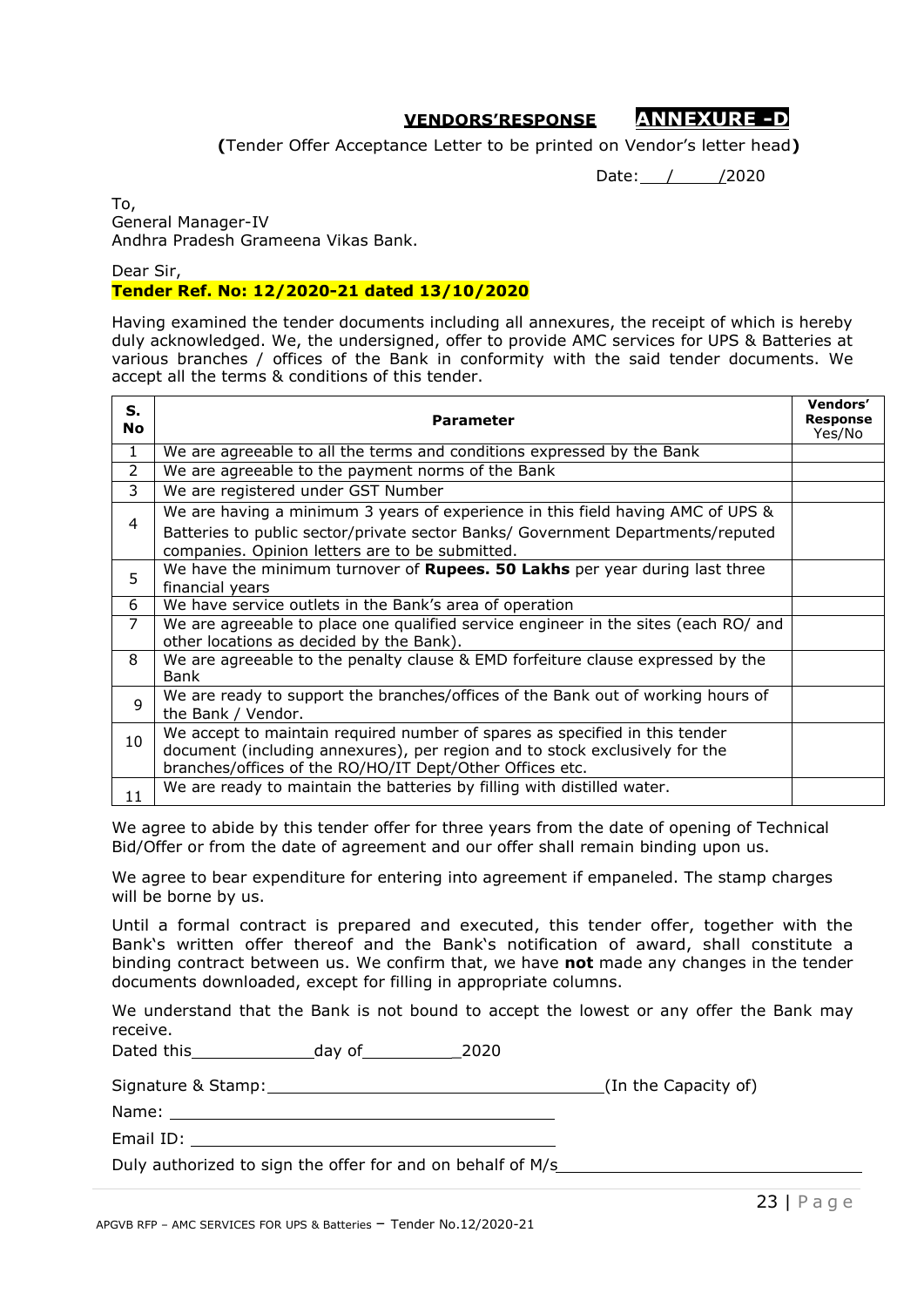# **ANNEXURE – E**

# **VENDORS' PARTICULARS**

# **TENDER FOR AMC SERVICES FOR UPS & BATTERIES**

(Ref: Tender Notice No.12/2020-21 dated 13/10/2020

## (PLEASE FILL UP ALL THE COLUMNS LEGIBLY)

| S.<br><b>No</b> | <b>Specifications</b>                                                                                                | <b>Particulars</b>                                                                                           |
|-----------------|----------------------------------------------------------------------------------------------------------------------|--------------------------------------------------------------------------------------------------------------|
|                 | Name of the Unit/Firm with full<br>address with Telephone / Mobile/<br>FAX. No's /Email Address etc.,                |                                                                                                              |
| 1               | Administrative Office:                                                                                               | Email:<br>Mobile:                                                                                            |
|                 | Factory Address:                                                                                                     |                                                                                                              |
|                 | Whether ISO certified /<br>IBA/RBI/SBI/approved Unit<br>(if so, enclose copy of relative<br>certificate issued)      |                                                                                                              |
| $\overline{2}$  | <b>CONSTITUTION</b><br>(Enclose evidence like Certificate<br>of Commencement of Business /                           | a) Proprietary /Partnership /Private/ Limited/<br>Public Itd. Company/Co-op Society (Delete<br>inapplicable) |
|                 | memorandum of Articles of<br>Association/ Partnership Deed<br>$Etc.$ )                                               | b) SSI Registration No./Trade License No.<br>(Enclose Copy of Certificate)                                   |
| 3               | Year of Establishment/<br>Experience in line of activity:<br>(Please see Form-I<br>Eligibility criteria for category | Year of establishment:<br>Experience in years of the Proprietor / partner/                                   |
|                 | wise minimum length if<br>experience required)                                                                       |                                                                                                              |
| $\overline{4}$  | Name of the Proprietor/ Mg.<br>Partner / Mg. Director etc.                                                           |                                                                                                              |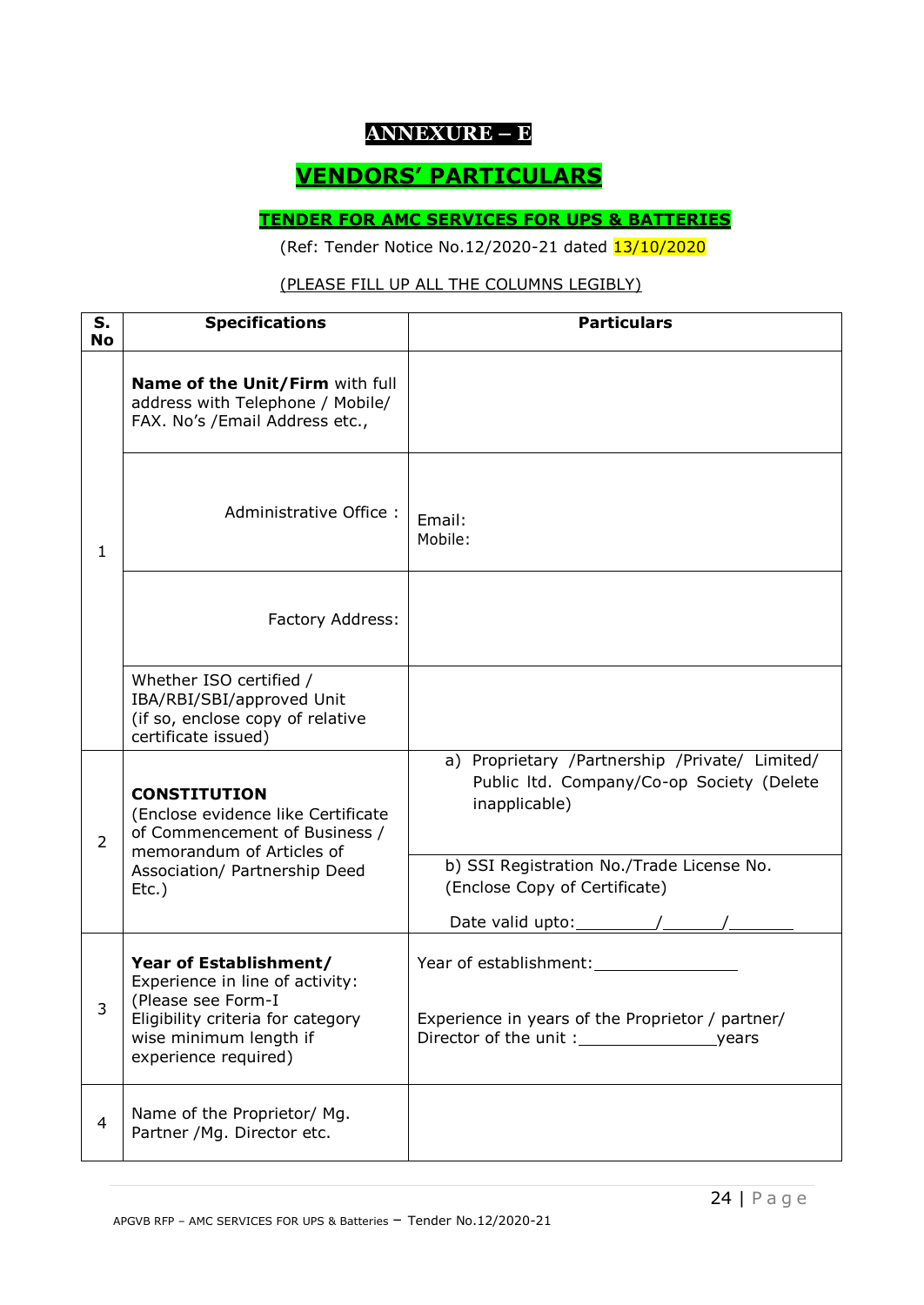| 5  | Name and addresses of the<br>Bankers / Phone Numbers                                                                                                                                                                     | <b>BANK:</b><br><b>BRANCH:</b><br>A/c No:<br>IFSCode:                                                                            |
|----|--------------------------------------------------------------------------------------------------------------------------------------------------------------------------------------------------------------------------|----------------------------------------------------------------------------------------------------------------------------------|
| 6  | Whether registered for GST<br>purposes (Mention No. & Date<br>and furnish copies)                                                                                                                                        | GSTNo: ____________________________                                                                                              |
| 7  | Whether an Assesse of Income<br>Tax (Enclose copies of IT Return for<br>the last 3 years with all enclosures)                                                                                                            | GSTIN No: ________________________________                                                                                       |
| 8  | <b>Annual Turnover</b><br>for the last 3 years<br>(Balance Sheets to be enclosed)<br>If 2019-20 is not audited, then<br>they need to provide previous 3<br>Years Financial Statements i.e,<br>2016-17, 2017-18 & 2018-19 | Rs. in lakhs<br>Financial Year 2016-17Rs.<br>Financial Year 2017-18Rs.<br>Financial Year 2018-19Rs.<br>Financial Year 2019-20Rs. |
| 9  | Names of Institutions/ Govt,<br>Agencies / Banks, reputed<br>companies etc., to whom your<br>unit is executing works and<br>maintained their against the<br>turnover in the last year                                    | You may submit EMPANELMENT LETTER / AGREEMENT<br><b>COPY</b>                                                                     |
| 10 | Were you removed / blacklisted<br>at any time in any Bank / Govt.<br>organization?<br>If yes mention details                                                                                                             | YES /NO_______________________                                                                                                   |

#### **COMPLIANCE STATEMENT**

#### **Declaration:**

We hereby undertake and agree by all the terms and conditions stipulated by the Bank in the **RFP/Tender Document (and Annexures)**, and those specified in the Bank's website, www.apqvbank.in.

PLACE:

DATE: // /2020

#### $\_$  , and the set of the set of the set of the set of the set of the set of the set of the set of the set of the set of the set of the set of the set of the set of the set of the set of the set of the set of the set of th **STAMP & SIGNATURE OF THE AUTHORIZED OFFICIAL OF THE COMPANY**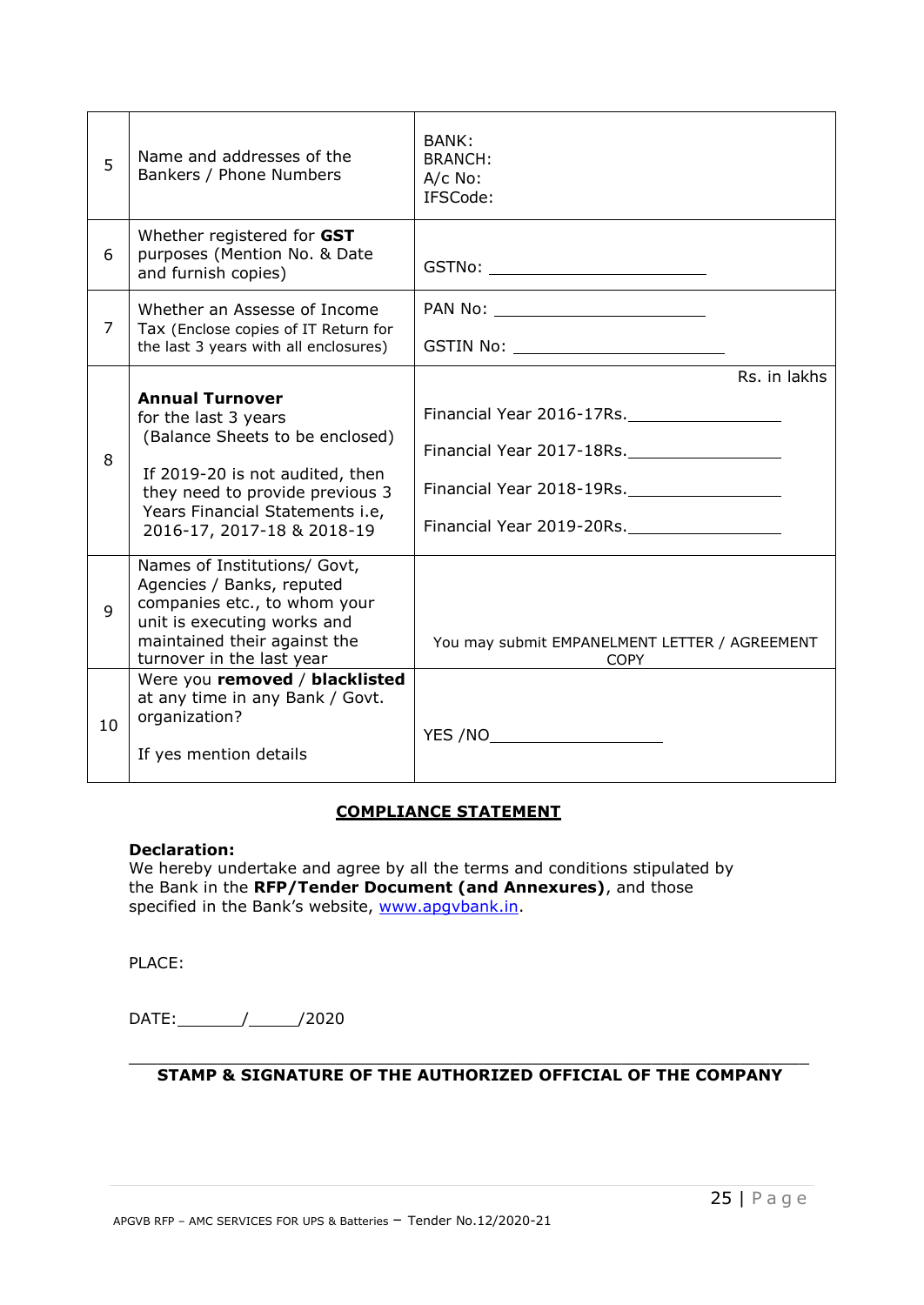#### **FINANCIAL BID TENDER FOR AMC OF UPS & BATTERIES**

To,

The General Manager-IV Andhra Pradesh Grameena Vikas Bank.

Sir,

I/We have read the RFP and fully understood the scope of the work, Terms & Conditions and quote the rates for AMC of UPS & BATTERIES as required in the Tender No.:12/2020-21 dated 13.10.2020.

| <b>COMPREHENSIVE AMC: WHERE UPS IS NOT UNDER WARRANTY</b> |                            |                        |                                                |                                                                                                   |                                    |                                                                                          |
|-----------------------------------------------------------|----------------------------|------------------------|------------------------------------------------|---------------------------------------------------------------------------------------------------|------------------------------------|------------------------------------------------------------------------------------------|
| Sno.                                                      | <b>Unit</b><br><b>Name</b> | A:Quantity<br>of Units | No of<br><b>Batteries</b><br>per UPS<br>unit   | <b>B: Quote for</b><br><b>AMC</b> per<br>Unit (UPS &<br><b>Batteries</b><br>combinedly)<br>in Rs. | C: Net<br>Price in Rs.<br>$(=AxB)$ | <b>Remarks</b>                                                                           |
| 1                                                         | <b>3KVA UPS</b>            | 669                    | $8-$<br><b>Batteries</b><br>per unit           |                                                                                                   |                                    | The vendor should<br>undertake<br>Comprehensive-AMC                                      |
| $\mathcal{P}$                                             | <b>5KVA UPS</b>            | 6                      | 10 to 16<br><b>Batteries</b><br>per unit       |                                                                                                   |                                    | for both UPS &<br>Batteries.                                                             |
| NON-COMPREHENSIVE AMC: WHERE UPS IS UNDER WARRANTY        |                            |                        |                                                |                                                                                                   |                                    |                                                                                          |
| 3                                                         | <b>3KVA UPS</b>            | 102                    | 8-<br><b>Batteries</b><br>per unit<br>10 to 16 |                                                                                                   |                                    | The vendor should<br>undertake Non-<br>Comprehensive AMC<br>for both UPS &<br>Batteries. |
| 4                                                         | <b>5KVA UPS</b>            | 13                     | <b>Batteries</b><br>per unit                   |                                                                                                   |                                    |                                                                                          |
| <b>TOTAL PRICE BID</b>                                    |                            |                        |                                                |                                                                                                   |                                    |                                                                                          |

\*The rates quoted for the above items are **exclusive of GST**, but inclusive of all other charges like transportation, engineers' expenses, spare parts, repairs, packing and all other expenditure as required to render the work.

We agree/understand that:

- 1) The quantity mentioned above is only indicative and is mentioned for the purpose of arriving at the lowest quote.
- 2) The actual quantity depends on the hardware in use at the branches under the Regional Office.
- 3) The work to be rendered at the branches/offices are spread over Telangana and Andhra Pradesh.
- 4) We accept all other terms & conditions set out in this tender document.
- **5) "TOTAL PRICE BID" will be considered for reverse auction.**

| Date:<br>/2020 |                                                      |
|----------------|------------------------------------------------------|
| Place:         | Signature of the authorized signatory of the company |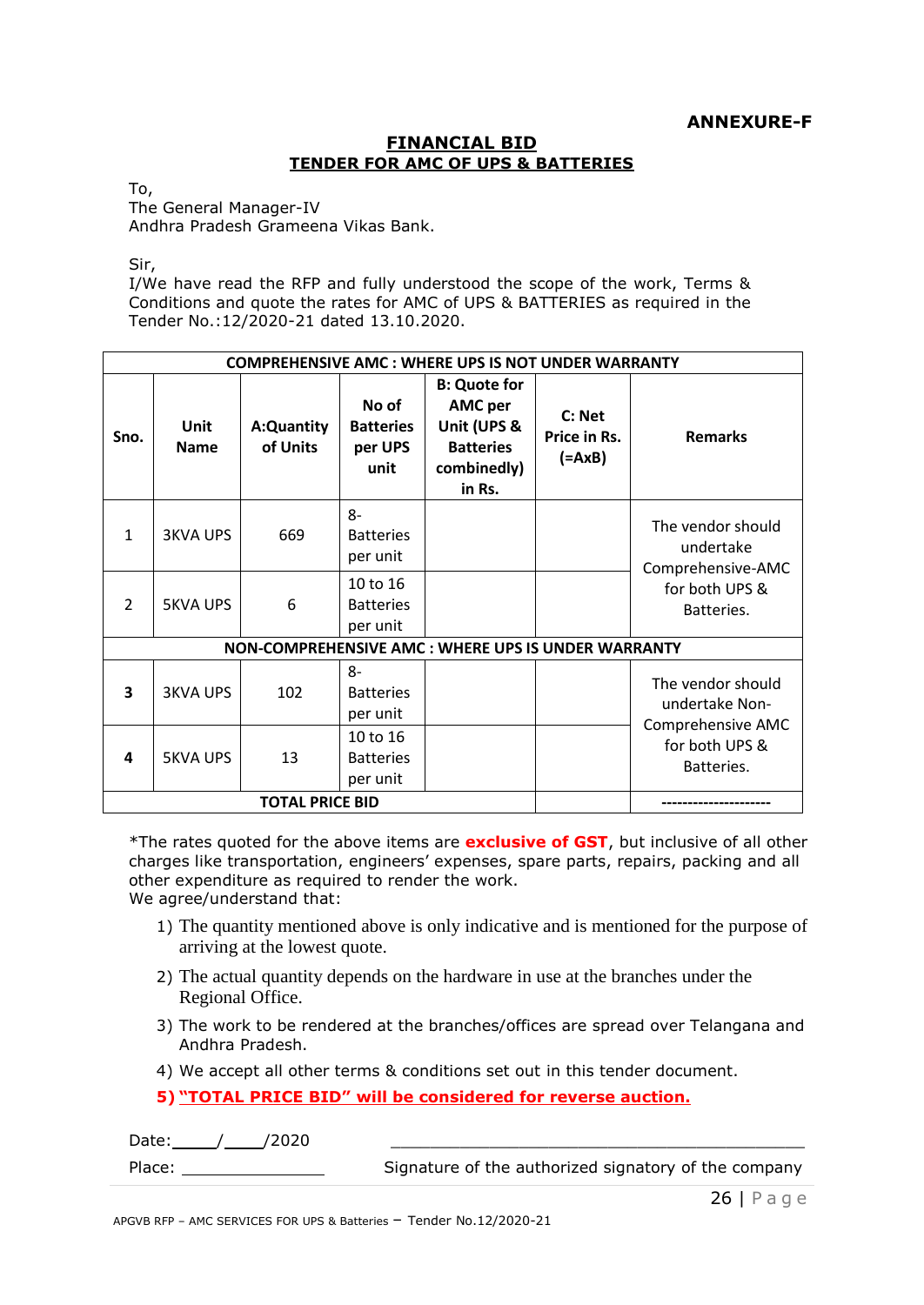# **SAMPLE CALCULATION OF DOWNTIME PENALTY UNDER COMPREHENSIVE-AMC**

# **Assumptions taken into consideration:**

A Quarter is taken as 72 days (Excluding Sundays & Second Saturdays). Working hours from Monday to Saturday taken at 7 hours per day. Penalty amount is to be rounded off to the nearest rupee.

# **Example: 1**

Suppose if a UPS/Battery is down for 20 hours in a quarter, the computation of penalty for downtime is as under:

AMC amount for UPS & Batteries per quarter (Rs. 5,500/- / 4) is Rs. 1,375/- (Assuming Rs. 5,500/- is the AMC value agreed upon for UPS & Batteries.)

Total working hours in a quarter (for 72 days) @7 hours per day is 504 hrs Penalty to be levied for the down time of 20 hours i.e, 96.03% efficiency

**Calculation :- ((504-20)\*100)/504 = 96.03%** 

Penalty is 15% net payable for that particular branch i.e., Rs: 206/- **596.03%96.03**

**Calculation :- 1375 \* 15% = Rs.206/-**

**Net AMC amount payable for that particular branch = Rs. 1,375/- - Rs. 206/- = Rs.1,169/-**

As illustrated above, the penalty to be levied is calculated for each branch separately and is deducted from the AMC amount payable for that branch.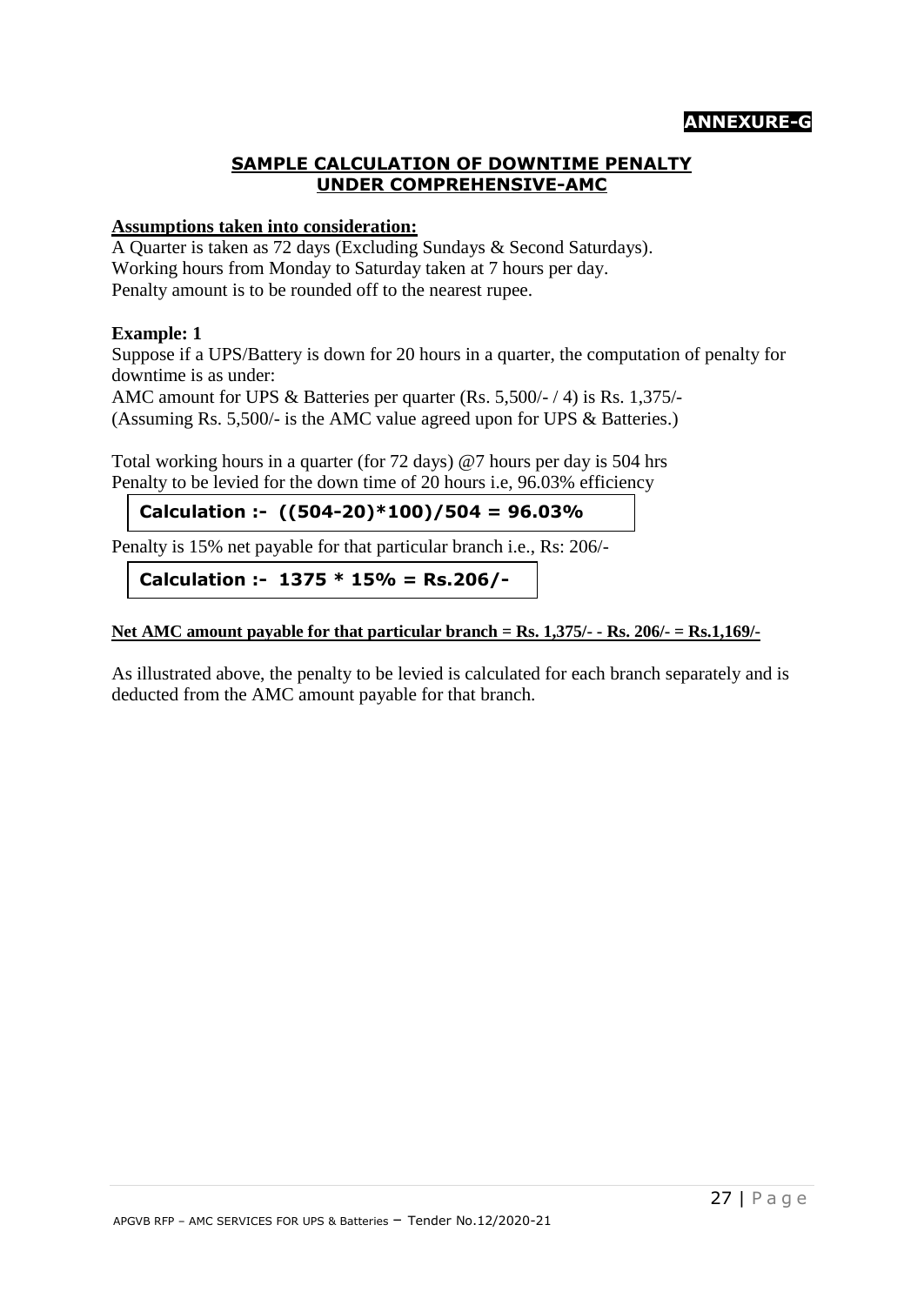# **ANNEXURE-H**

# **REGION WISE HARDWARE PARTICULARS FOR INFORMATION TO THE VENDOR**

|               |                                | <b>COMPREHENSIVE-AMC: UPS OUT</b><br>OF WARRANTY | <b>NON-COMPREHENSIVE AMC: UPS UNDER</b><br><b>WARRANTY</b> |                      |
|---------------|--------------------------------|--------------------------------------------------|------------------------------------------------------------|----------------------|
| <b>RO</b>     | <b>5KVA Out of</b><br>warranty | <b>3KVA Out of</b><br>warranty                   | <b>3KVA-Warranty</b>                                       | <b>5KVA-Warranty</b> |
| Ashoknagar    | 1                              | 57                                               | 6                                                          | $\overline{2}$       |
| Bhadrachalam  | 1                              | 54                                               | 12                                                         | 1                    |
| Khammam       | 0                              | 56                                               | 15                                                         | $\overline{2}$       |
| Mahabubnagar  | $\mathbf{1}$                   | 62                                               | 11                                                         | 0                    |
| Nalgonda      | $\mathbf{1}$                   | 70                                               | 9                                                          | 0                    |
| Parvathipuram | 1                              | 46                                               | 12                                                         | 0                    |
| Sangareddy    | 0                              | 63                                               | 8                                                          | 3                    |
| Srikakulam    | 0                              | 58                                               | 12                                                         | $\mathbf{1}$         |
| Visakhapatnam | 1                              | 71                                               | 7                                                          | 0                    |
| Vizianagaram  | $\mathbf 0$                    | 61                                               | 6                                                          | 2                    |
| Warangal      | $\mathbf 0$                    | 71                                               | 4                                                          | $\overline{2}$       |
| <b>TOTALS</b> | 6                              | 669                                              | 102                                                        | 13                   |

# **Note : The quantity mentioned above may have variance from -20% to +20%.**